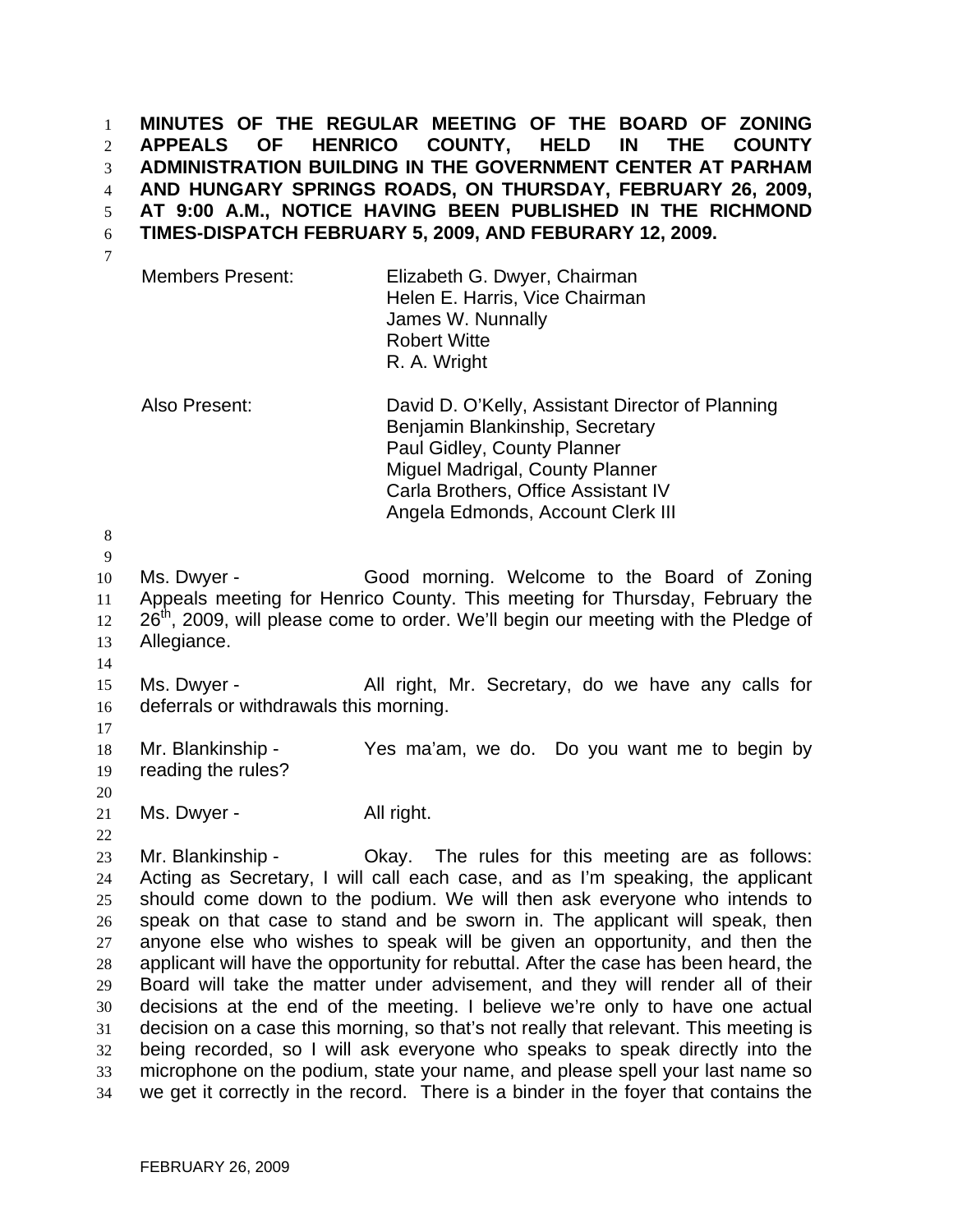staff report for each case, including the conditions that have been recommended by the staff. 35 36

37

38 39 40 41 42 43 44 45 46 47 48 49 Madam Chairman, we have two requests for withdrawal without prejudice this morning. We haven't actually done a withdrawal without prejudice for a little while, so let me just briefly explain what that means. In the BZA Rules of Procedure, it states "in any case in which an application has been denied by the Board, or withdrawn after having been filed, no such applications shall be again considered by the Board within one year from the date of such refusal or withdrawal." We have two cases this morning, the landfill case and one of the variances, where the applicant has been trying to get the case ready for hearing and has been unable to do so. They would like to be heard within one year, but they would like to withdraw this morning and come back in, say, three or four months. If the Board chooses to allow that, then you can allow them to withdraw without prejudice and then refile within less than a year.

- 50
- 51 52 Ms. Dwyer - Do we have anything in writing, any request in writing from these two applicants?
- 53

54 55 Mr. Blankinship - We do. They should be in the files. The first is A-19-2008. Also, both the applicants should be here this morning.

56

57 58 59 60 61 62 63 64 **A-019-08 VIRGINIA LANDBANK COMPANY** requests a variance from Section 24- 9 to build a one-family dwelling at 2421 Hartman Street (Montezuma Farms) (Parcel 801-728-7752), zoned R-4, One-family Residence District (Fairfield). The public street frontage requirement is not met. The applicant has 0 feet public street frontage where the Code requires 50 feet public street frontage. The applicant requests a variance of 50 feet public street frontage.

- 65 Ms. Dwyer - The You're here to represent the applicant?
- 66 67 Mr. Hooker - Yes ma'am.
- 69 Mr. Archer - State your name, please.
- 71 Mr. Hooker - Randy Hooker—H-o-o-k-e-r.
- 73 74 Ms. Dwyer - Your request is to withdraw without prejudice with leave to refile the case before one year has elapsed.
- 75

68

70

72

76 77 78 79 80 Mr. Hooker - Correct. Yes. We've deferred this case twice already, and our client, his title insurance company has been working with Real Property. Real Property has granted approval of use of the County land, which was formally the Dominion Virginia Power property, which is a transmission right-ofway. However, he still needs to obtain an easement or permission from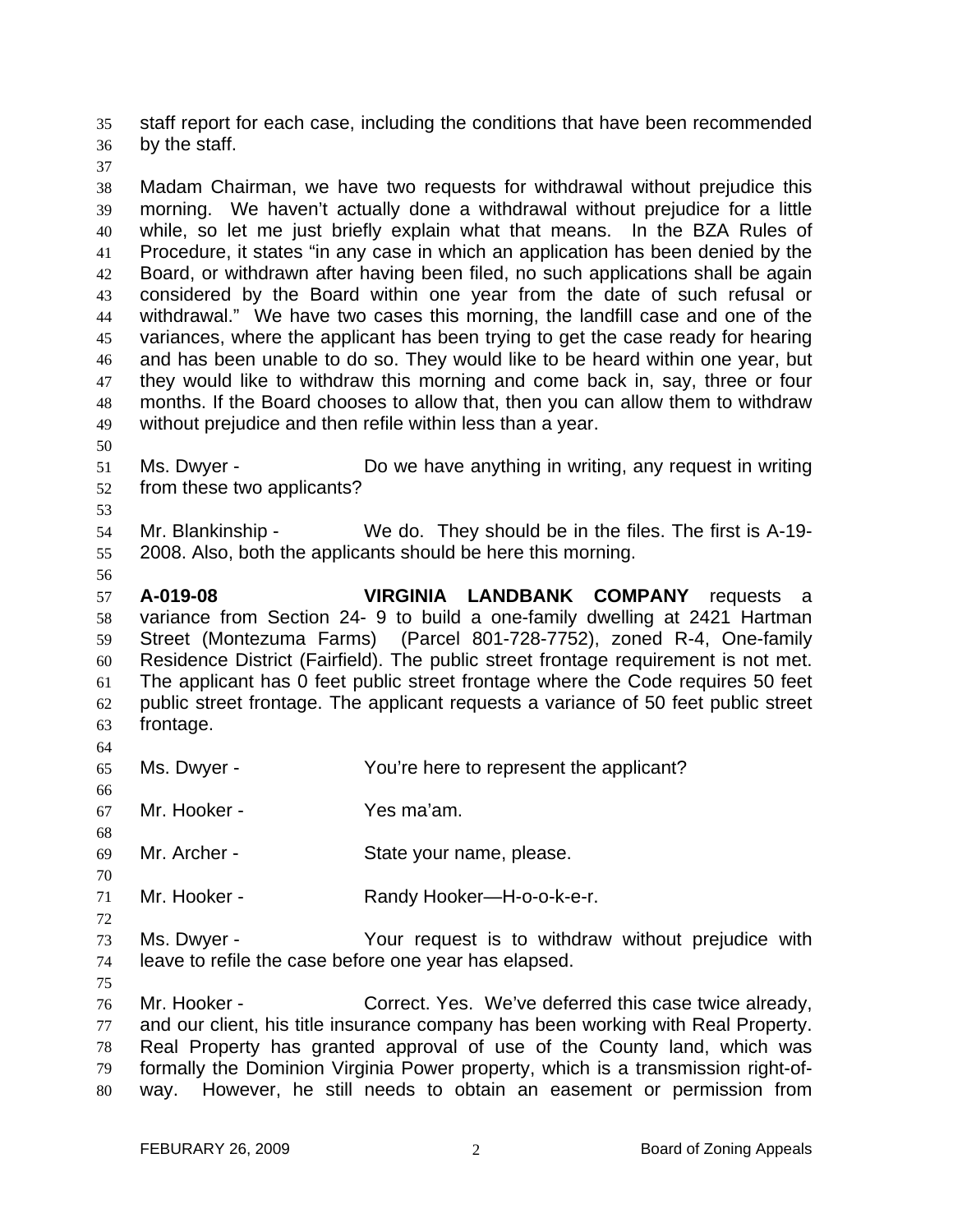Dominion Virginia Power to have his driveway within that transmission right-ofway. He also met with Public Utilities regarding connection to water and sewer. Utility plans show a two-inch water line coming onto his property. We would then need to tie into the sewer. However, the two-inch water line is a Sydnor system; it's off of a community well. The County's purchased the Sydnor systems, and there's a little question on how that's going to be done because the County is going to need an easement. Who's going to handle what portions of giving an easement because it is crossing two parcels, one of those being ours. 81 82 83 84 85 86 87 88 89 90 91 92 93 94 95 96 97 98 99 100 101 102 103 104 105 106 107 108 109 110 111 112 113 114 115 116 117 118 119 120 121 122 123 124 125 126 Ms. Dwyer - The You have a lot details to work out. Mr. Hooker - We still have quite a few. The last item is once we get the Virginia Dominion Power permission, and the utility issues worked out, we'll need to obtain Board of Supervisors' approval for using the County property for the driveway. Ms. Dwyer - That's going to take more than a year. Mr. Hooker - Well, we sincerely hope not, but there's no telling. That's why I talked to Ben. We don't know how long it's going to take. We sincerely hope not a year. With not knowing, we don't want to continue to just defer month after month. Mr. Wright - I think the purpose of the one year is that if we hear a case and determine it, we wouldn't want them, if we refuse or deny the application, to be able to come back the next month or the next two or three months. Since we haven't heard this case, I don't think that idea or that philosophy applies. Ms. Dwyer - Is there a motion on the case? Ms. Harris - **I** so move that we defer this case. Mr. Wright - Withdrawn without prejudice. Ms. Harris - That this case be withdrawn without prejudice. Mr. Wright - Yes. I second that motion. Ms. Dwyer - Motion by Ms. Harris, seconded by Mr. Wright. Any more discussion? All in favor say aye. All opposed say no. The ayes have it; the motion passes. After an advertised public hearing, and on a motion by Ms. Harris, seconded by Mr. Wright, case **A-019-08, VIRGINIA LANDBANK COMPANY,** has been **withdrawn without prejudice**.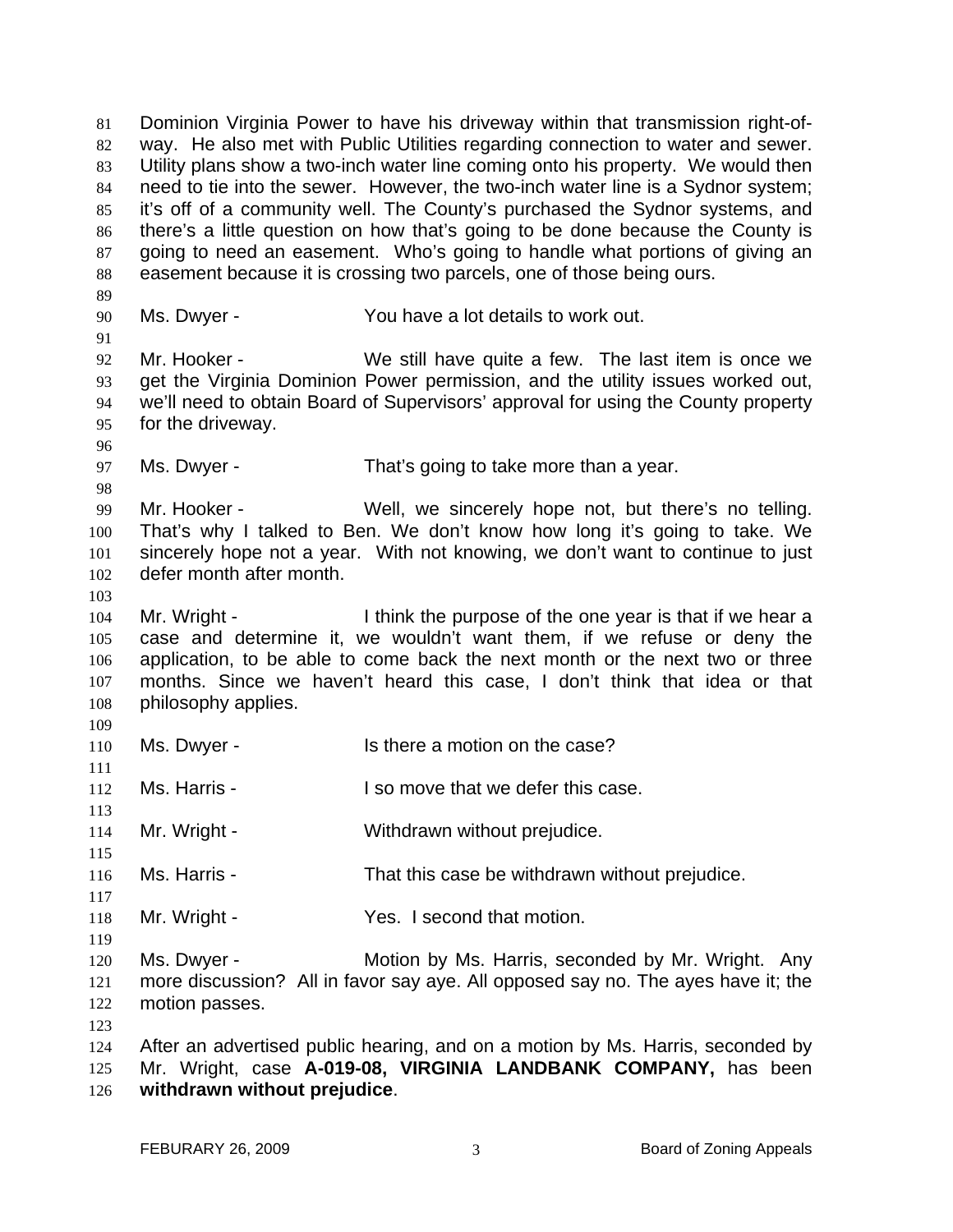| 127 |                                                                                   |                                                                                      |   |
|-----|-----------------------------------------------------------------------------------|--------------------------------------------------------------------------------------|---|
| 128 | Affirmative:                                                                      | Dwyer, Harris, Nunnally, Witte, Wright                                               | 5 |
| 129 | Negative:                                                                         |                                                                                      | 0 |
| 130 | Absent:                                                                           |                                                                                      | 0 |
| 131 |                                                                                   |                                                                                      |   |
| 132 | Mr. Blankinship -                                                                 | A similar request is UP-002-09, The East End Landfill,                               |   |
| 133 | LLC.                                                                              |                                                                                      |   |
| 134 |                                                                                   |                                                                                      |   |
| 135 | <b>UP-002-09</b>                                                                  | THE EAST END LANDFILL, LLC requests a                                                |   |
|     |                                                                                   | conditional use permit pursuant to Section $24-116(c)(3)$ to allow municipal solid   |   |
| 136 |                                                                                   |                                                                                      |   |
| 137 |                                                                                   | waste and industrial waste at 1820 and 1850 Darbytown Road (Parcels 808-706-         |   |
| 138 | 6679 and 809-707-1585), zoned B-3, Business District and M-2, General             |                                                                                      |   |
| 139 | Industrial District (Varina)                                                      |                                                                                      |   |
| 140 |                                                                                   |                                                                                      |   |
| 141 | Ms. Dwyer -                                                                       | Is there anyone here to represent the applicant in this                              |   |
| 142 | case?                                                                             |                                                                                      |   |
| 143 |                                                                                   |                                                                                      |   |
| 144 | Mr. Gill -                                                                        | Good morning. My name is Christopher Gill. I'm with                                  |   |
| 145 | Christian and Barton in Richmond.                                                 |                                                                                      |   |
| 146 |                                                                                   |                                                                                      |   |
| 147 | Mr. Nunnally -                                                                    | How do you spell your last name, sir?                                                |   |
| 148 |                                                                                   |                                                                                      |   |
| 149 | Mr. Gill -                                                                        | Gill-G-i-l-l.                                                                        |   |
| 150 |                                                                                   |                                                                                      |   |
| 151 | Mr. Nunnally -                                                                    | Thank you.                                                                           |   |
| 152 |                                                                                   |                                                                                      |   |
| 153 | Ms. Dwyer -                                                                       | Would you briefly state the reasons for your request?                                |   |
| 154 |                                                                                   |                                                                                      |   |
| 155 | Mr. Gill -                                                                        | After meeting with Mr. Blankinship and other staff at                                |   |
| 156 | the County, and other departments of the County, the East End Landfill feels that |                                                                                      |   |
| 157 |                                                                                   | it needs to re-look at its request, and analyze what exactly it really wants to do,  |   |
| 158 |                                                                                   | and to meet with the staff a little bit more, and figure out exactly how to make its |   |
|     |                                                                                   |                                                                                      |   |
| 159 | request to set forth the County's goals, as well as its own goals.                |                                                                                      |   |
| 160 |                                                                                   |                                                                                      |   |
| 161 | Ms. Dwyer -                                                                       | I assume staff has no objection?                                                     |   |
| 162 |                                                                                   |                                                                                      |   |
| 163 | Mr. Blankinship -                                                                 | No.                                                                                  |   |
| 164 |                                                                                   |                                                                                      |   |
| 165 | Ms. Dwyer -                                                                       | Is there a motion on the case?                                                       |   |
| 166 |                                                                                   |                                                                                      |   |
| 167 | Mr. Nunnally -                                                                    | I move we withdraw it without prejudice.                                             |   |
| 168 |                                                                                   |                                                                                      |   |
| 169 | Mr. Wright -                                                                      | I second it.                                                                         |   |
| 170 |                                                                                   |                                                                                      |   |
| 171 | Ms. Dwyer -                                                                       | Discussion? Mr. Wright, I think your comments earlier                                |   |
| 172 | also apply to this case.                                                          |                                                                                      |   |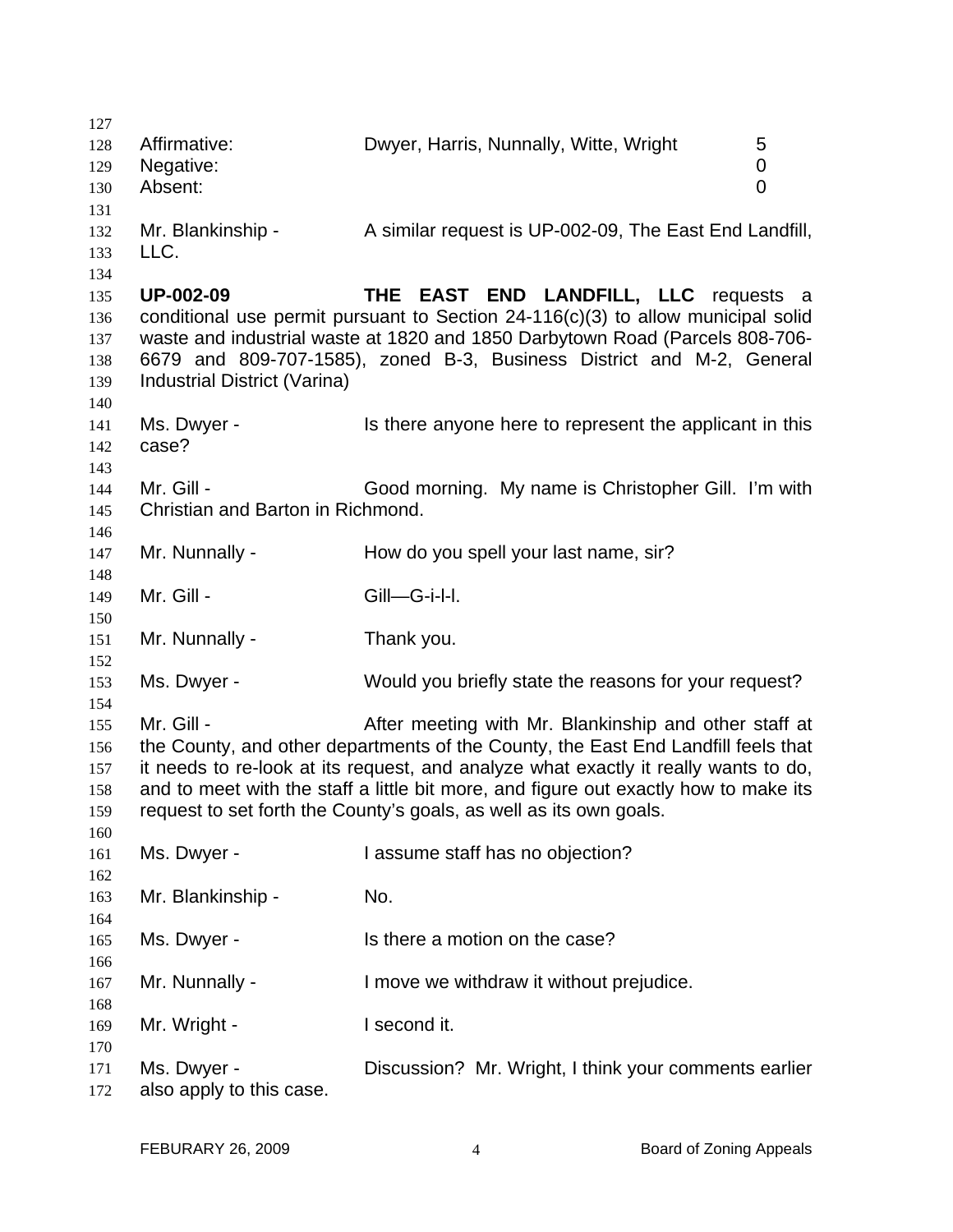173 174 175 176 177 178 179 180 181 182 183 184 185 186 187 188 189 190 191 192 193 194 195 196 197 198 199 200 201 202 203 204 205 206 207 208 209 210 211 212 213 214 215 216 217 218 Mr. Wright - Yes. Ms. Dwyer - Motion by Mr. Nunnally, seconded by Mr. Wright. All in favor say aye. All opposed say no. The ayes have it; the motion passes. After an advertised public hearing, and on a motion by Mr. Nunnally, seconded by Mr. Wright, case **UP-002-09, THE EAST END LANDFILL, LLC,** has been **withdrawn without prejudice**. Affirmative: **Dwyer, Harris, Nunnally, Witte, Wright** 5 Negative: 0 Absent: 0 **A-001-09 HOWARD SIZEMORE** requests a variance from Section 24- 9 to build a one-family dwelling at 7256 Yahley Mill Road (Parcel 835-695-2250 (part)), zoned A-1, Agricultural District (Varina). The public street frontage requirement is not met. The applicant has 0 feet public street frontage where the Code requires 50 feet public street frontage. The applicant requests a variance of 50 feet public street frontage. Mr. Sizemore - Good morning everyone. My name is Howard Sizemore. Ms. Dwyer - Che moment please. Is there anyone else to speak to the case? You will all need to be sworn in. Mr. Blankinship - Raise your right hands, please. Do you swear the testimony you're about to give is the truth and nothing but the truth so help you God? Mr. Sizemore - Good morning everyone, my name is Howard Sizemore. S-i-z-e-m-o-r-e. Ms. Dwyer - Tell us why you're hear this morning. Mr. Sizemore - I'm here to ask for a variance for 1.4 acres that I purchased off of Yahley Mill Road. It has no road frontage, so I need a variance of 50 feet to build a dwelling in the rear of the property. Ms. Dwyer - How long have you owned the property? Mr. Sizemore - Probably about six months. Ms. Dwyer - The lot was created—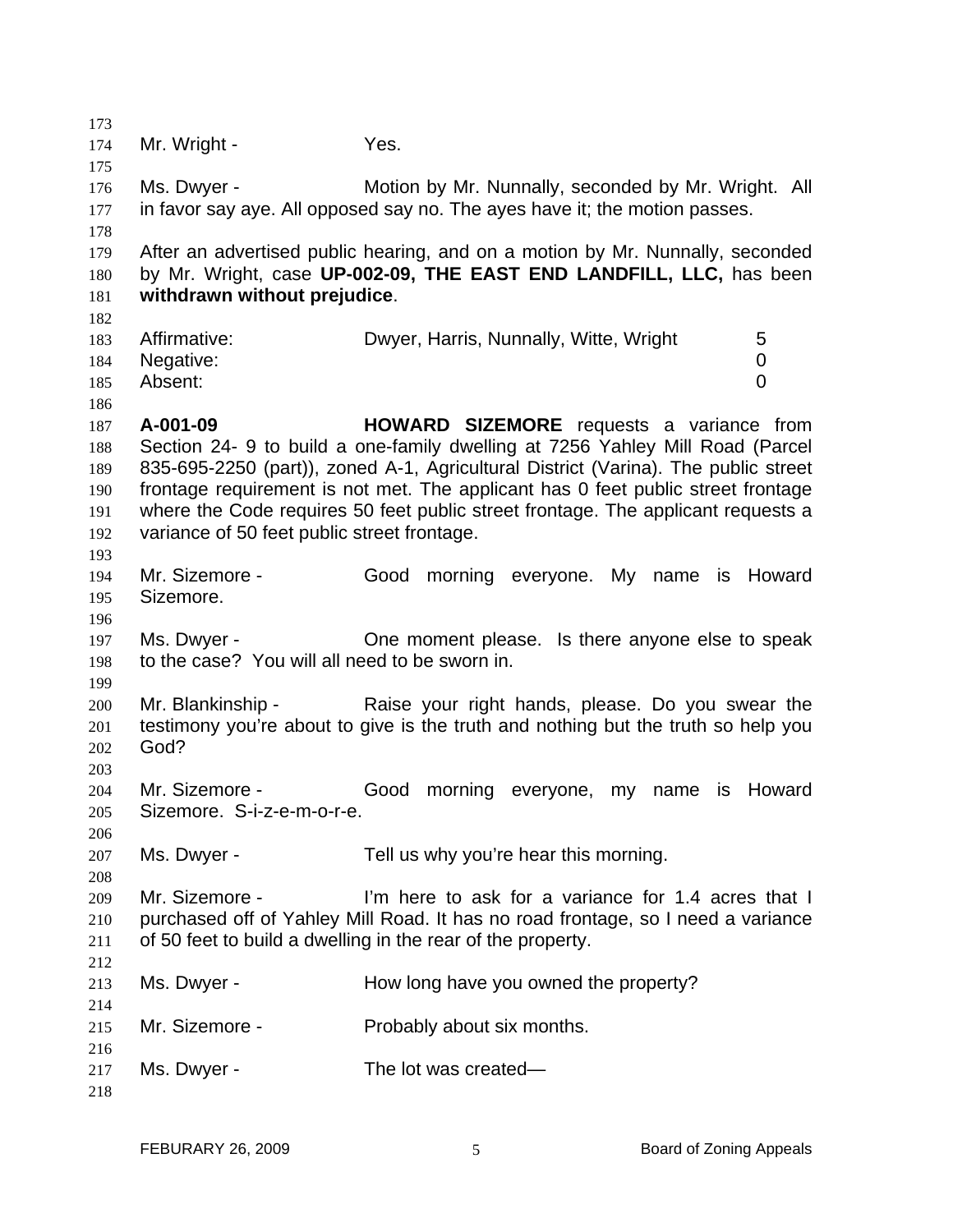| 219                             | Mr. Sizemore -                                                          | Back in the '80's, 1980.                                                                                                                                                                                                                                                                             |
|---------------------------------|-------------------------------------------------------------------------|------------------------------------------------------------------------------------------------------------------------------------------------------------------------------------------------------------------------------------------------------------------------------------------------------|
| 220<br>221<br>222<br>223        | Ms. Dwyer -<br>[inaudible].                                             | The requirement for road frontage for all lots was -                                                                                                                                                                                                                                                 |
| 224<br>225                      | Mr. Sizemore -                                                          | 1960.                                                                                                                                                                                                                                                                                                |
| 226<br>227                      | Mr. Wright -                                                            | This says 1964.                                                                                                                                                                                                                                                                                      |
| 228<br>229                      | Mr. Sizemore -                                                          | The original dwelling was,                                                                                                                                                                                                                                                                           |
| 230<br>231<br>232               | Mr. Wright -<br>lots?                                                   | At the time it was required, were there two separate                                                                                                                                                                                                                                                 |
| 233<br>234<br>235               | Mr. Blankinship -<br>history of the property?                           | It has kind of a confusing history. Do you know the                                                                                                                                                                                                                                                  |
| 236<br>237<br>238<br>239        | Mr. Sizemore -<br>1980. That's how it became 1.6 acres and 1.4 acres.   | Yes. It was in the family, and they traded some land<br>for the land behind the house. That's how this separate parcel was created in                                                                                                                                                                |
| 240<br>241<br>242<br>243        | Mr. Blankinship -<br>something.                                         | Prior to 1980, one of the parcels involved was 61 feet<br>wide and over a thousand feet long. So, it almost looks like an old right-of-way or                                                                                                                                                        |
| 244<br>245<br>246               | Mr. Sizemore -<br>of the property. I have no idea why it was like that. | Yes, maybe it was a right-of-way to come in the rear                                                                                                                                                                                                                                                 |
| 247<br>248<br>249<br>250<br>251 | Mr. Blankinship -                                                       | It divided another parcel north and south, and I guess<br>the intent was to consolidate all of that so that would be one parcel rather than<br>divided by this narrow strip. So, they swapped that long narrow strip of land for<br>equal acreage, which was created with no public street frontage. |
| 252<br>253                      | Mr. Sizemore -                                                          | That's as best as I can describe what happened.                                                                                                                                                                                                                                                      |
| 254<br>255<br>256               | Mr. Blankinship -<br>what is the property taken as a whole here.        | It's really difficult for us to make any conclusion on                                                                                                                                                                                                                                               |
| 257<br>258<br>259               | Mr. Nunnally -<br>and PRS. Who is Thomas Sizemore?                      | It says property owners are Sizemore, Thomas H.,                                                                                                                                                                                                                                                     |
| 260<br>261<br>262               | Mr. Sizemore -<br>name.                                                 | That's me, Thomas Howard Sizemore is my full                                                                                                                                                                                                                                                         |
| 263<br>264                      | Mr. Nunnally -                                                          | Oh, I'm sorry. Okay.                                                                                                                                                                                                                                                                                 |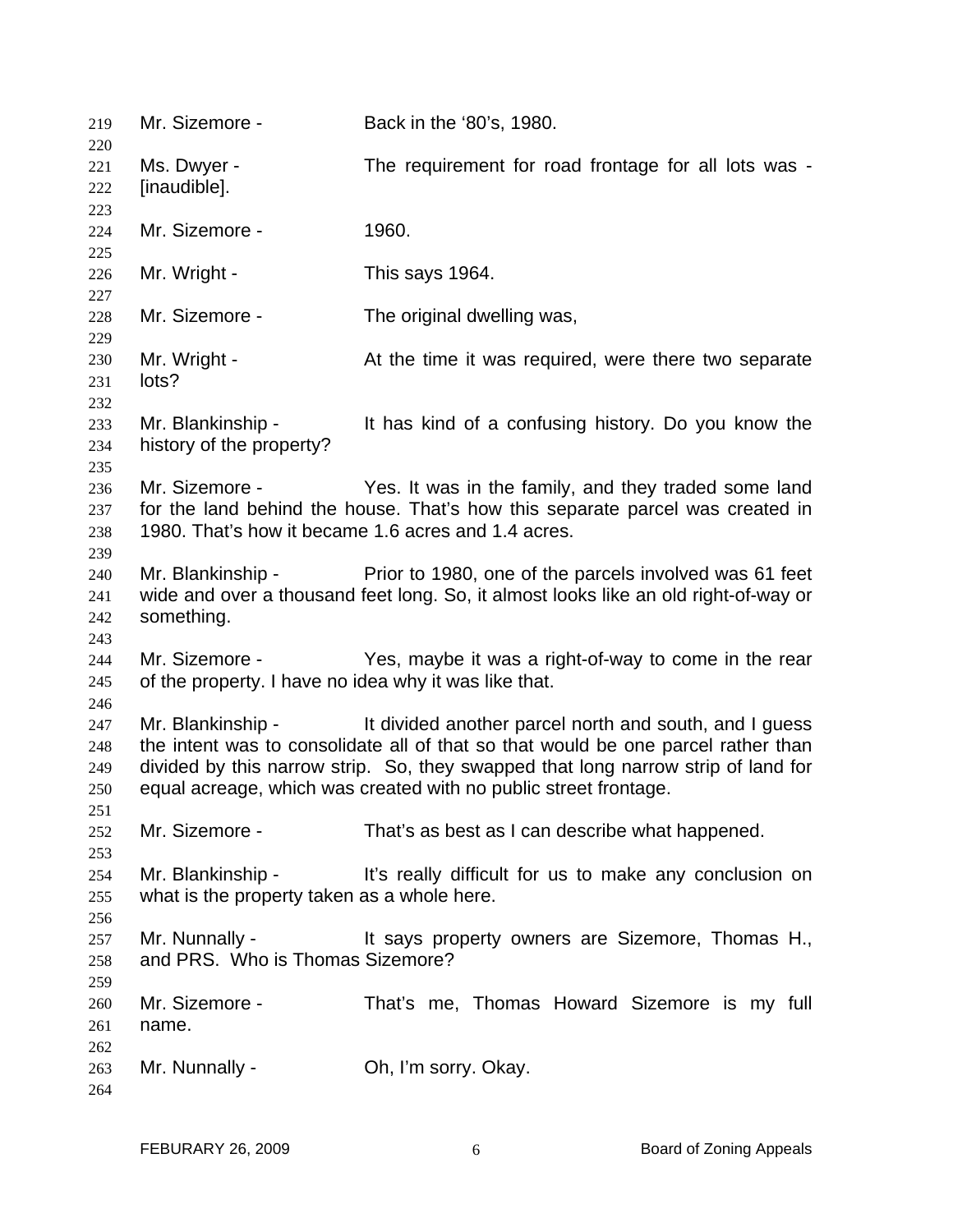Mr. Sizemore - **PRS** is my son, Phillip Sizemore. That's the whole reason we purchased the property to give him a house, and hopefully I'll have a stepson, too. We'll see if they can both get something out of this. 265 266 267 268 269 270 271 272 273 274 275 276 277 278 279 280 281 282 283 284 285 286 287 288 289 290 291 292 293 294 295 296 297 298 299 300 301 302 303 304 305 306 307 308 309 310 Ms. Dwyer - I don't see any indication as to what would be built on the lot. Do you have plans? Mr. Sizemore - The Yes. I just put a 1200-square-foot rancher in my application. Ms. Dwyer - That's all the detail you have? Mr. Sizemore - At this point, yes ma'am. It's just going to be a small rancher, something a young person can afford. Ms. Harris - The Mr. Sizemore, do you own both of these parcels? Mr. Sizemore - Yes ma'am. Mr. Wright - How do you have access to this 1.4 acres? Mr. Sizemore - When I had the property surveyed, I put a right-of-way on my property to get to the rear of it. That was one question I wanted to ask you. You sent me a map with a public street frontage pointing to the house, and a 50 foot easement to the, I guess it would be the north side of the property. Ms. Dwyer - Is that accurate? Mr. Sizemore - Thes. That's how I had it surveyed. Then the County sent me this. I figured you'd have a copy. Mr. Blankinship - Yes. Mr. Sizemore - So, I didn't know if you wanted me to use the easement or use the right-of-way I supplied myself. Mr. Wright - Which easement is he talking about, Ben? Mr. Blankinship - Well, on the site map, the one that the County produces, they are showing a 50-foot easement for right-of-way along the northern boundary line. On his plat that he submitted, it shows a different easement on the other side of the existing house. I guess you're saying that you have the legal right to use either of those for that property. Is that correct? Mr. Sizemore - Well, that's what I want you to tell me.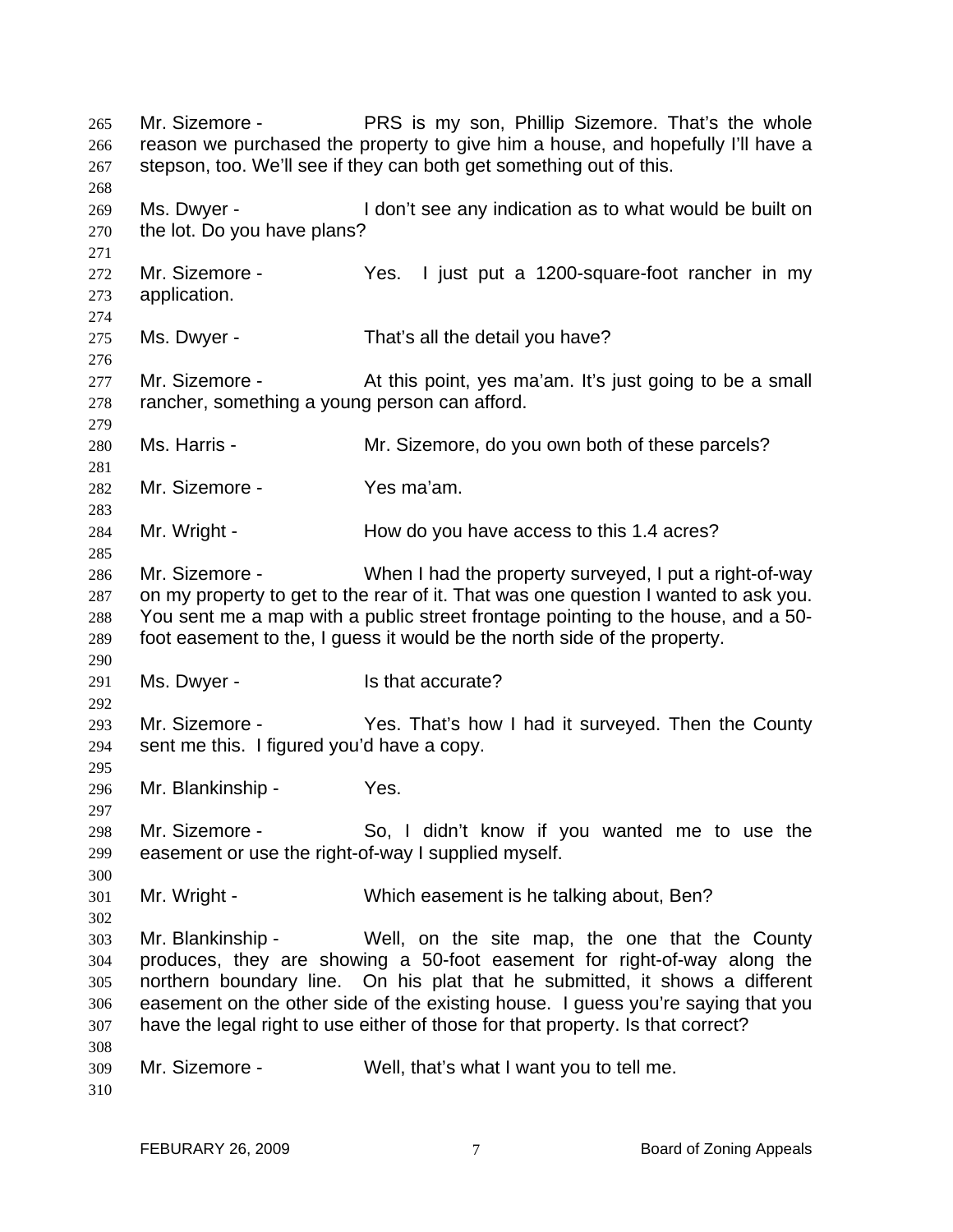| 311               | Mr. Blankinship -                             | Oh.                                                                                                                                                  |  |
|-------------------|-----------------------------------------------|------------------------------------------------------------------------------------------------------------------------------------------------------|--|
| 312               |                                               |                                                                                                                                                      |  |
| 313               | Mr. Wright -                                  | We can't tell you that.                                                                                                                              |  |
| 314<br>315        | Ms. Dwyer -                                   | We're not your real estate agent.                                                                                                                    |  |
| 316<br>317        | Mr. Wright -                                  | Or we're not your attorney.                                                                                                                          |  |
| 318               |                                               |                                                                                                                                                      |  |
| 319<br>320        | Mr. Sizemore -                                | That's why I provided myself a right-of-way.<br>But,<br>when you sent me this piece of property, I mean this map, I didn't know what you             |  |
| 321<br>322        |                                               | meant by that. You're pointing to the house I want to build, and the 50-foot<br>easement. But you never made a statement about why you sent me that. |  |
| 323<br>324        | Mr. Blankinship -<br>intend to use-           | That's not the easement that you intend to use. You                                                                                                  |  |
| 325               |                                               |                                                                                                                                                      |  |
| 326               | Mr. Sizemore -                                |                                                                                                                                                      |  |
| 327<br>328        |                                               | I was intending to use this one.                                                                                                                     |  |
| 329               | Mr. Blankinship -                             | Okay.                                                                                                                                                |  |
| 330               |                                               |                                                                                                                                                      |  |
| 331               | Mr. Sizemore -                                | I provided my own.                                                                                                                                   |  |
| 332               |                                               |                                                                                                                                                      |  |
| 333               | Mr. Blankinship -                             | I think it's just an inconsistency between our maps                                                                                                  |  |
| 334               | and your plat.                                |                                                                                                                                                      |  |
| 335               |                                               |                                                                                                                                                      |  |
| 336               | Mr. Sizemore -                                | Correct.                                                                                                                                             |  |
| 337               |                                               |                                                                                                                                                      |  |
| 338<br>339        | Mr. Blankinship -                             | Your plat is more specific than anything.                                                                                                            |  |
| 340               | Ms. Dwyer -                                   | You don't know anything about this 50-foot easement                                                                                                  |  |
| 341<br>342        | that the County shows on its map?             |                                                                                                                                                      |  |
| 343               | Mr. Sizemore -                                | Maybe these two can tell you more about it than I can.                                                                                               |  |
| 344               |                                               | It's on their property, I think, or between them and my property.                                                                                    |  |
| 345               |                                               |                                                                                                                                                      |  |
| 346               | Mr. Wright -                                  | Your intent would be not to use that 50-foot easement                                                                                                |  |
| 347               | on there.                                     |                                                                                                                                                      |  |
| 348               |                                               |                                                                                                                                                      |  |
| 349               | Mr. Sizemore -                                | Actually, I'm here for you to tell me which one you'd                                                                                                |  |
| 350               |                                               | like for me to use. It doesn't matter to me. I can get to the property from either                                                                   |  |
| 351               | one.                                          | But, if the County's going to make that a 50-foot easement that the                                                                                  |  |
| 352               | County's going to take possession of one day- |                                                                                                                                                      |  |
| 353               |                                               |                                                                                                                                                      |  |
| 354<br>355<br>356 | Mr. Blankinship -<br>of it.                   | There's no indication of the County taking possession                                                                                                |  |
|                   |                                               |                                                                                                                                                      |  |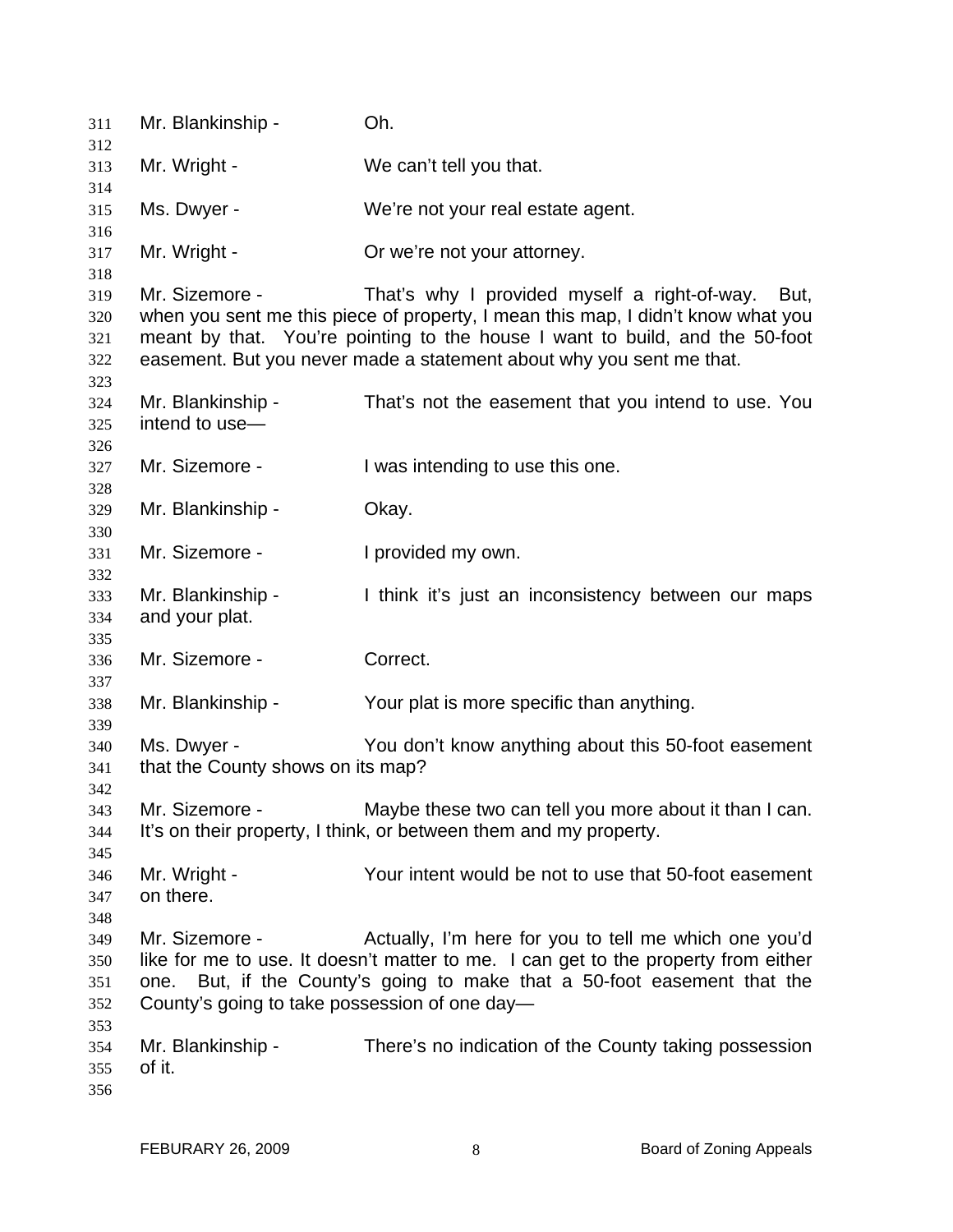Mr. Sizemore - Okay, okay. Well, I've provided my own easement, and that's fine with me to use that. 357 358 359 360 361 362 363 364 365 366 367 368 369 370 371 372 373 374 375 376 377 378 379 380 381 382 383 384 385 386 387 388 389 390 391 392 393 394 395 396 397 398 399 400 401 402 Mr. Blankinship - Okay. Ms. Dwyer - What is the width of the easement that you've provided? Mr. Sizemore - Twenty feet is what the surveyor put on there. I can change that if I need to because I think I still have some room on that side without encroaching on the existing house. Mr. Wright - What is your intent, to deed this property to your son? Mr. Sizemore - I'm going to give them an opportunity to buy it, at a good price. Mr. Wright - That would include the 20-foot easement, or would that be just granted to them as an easement and not be part of the deed. Mr. Sizemore - I would probably just use it as an easement because it has that little parcel off to the side that you'd want to keep with the original 1.6 acres, I guess. Or it could be traded around. Ms. Dwyer - In other words, this 20 feet would not be deeded with the property, it would merely be allowing access across your property to the back lot. Is that correct? Mr. Sizemore - That would be a deed with the property. Ms. Dwyer - The Controllery other questions for Mr. Sizemore? Ms. Harris - Mr. Sizemore, have you had any complaints from your neighbors about the easement that you propose, the 20-foot easement? Mr. Sizemore - They have one, I haven't heard it. Ms. Harris - The Are the neighbors of Crabtree that are shown on this map, this parcel? Mr. Witte - Think they're the other side. Mr. Sizemore - They're on the north side, I believe. Ms. Harris - Which easement are you going to use? Are you going to use the one that we see now on the screen?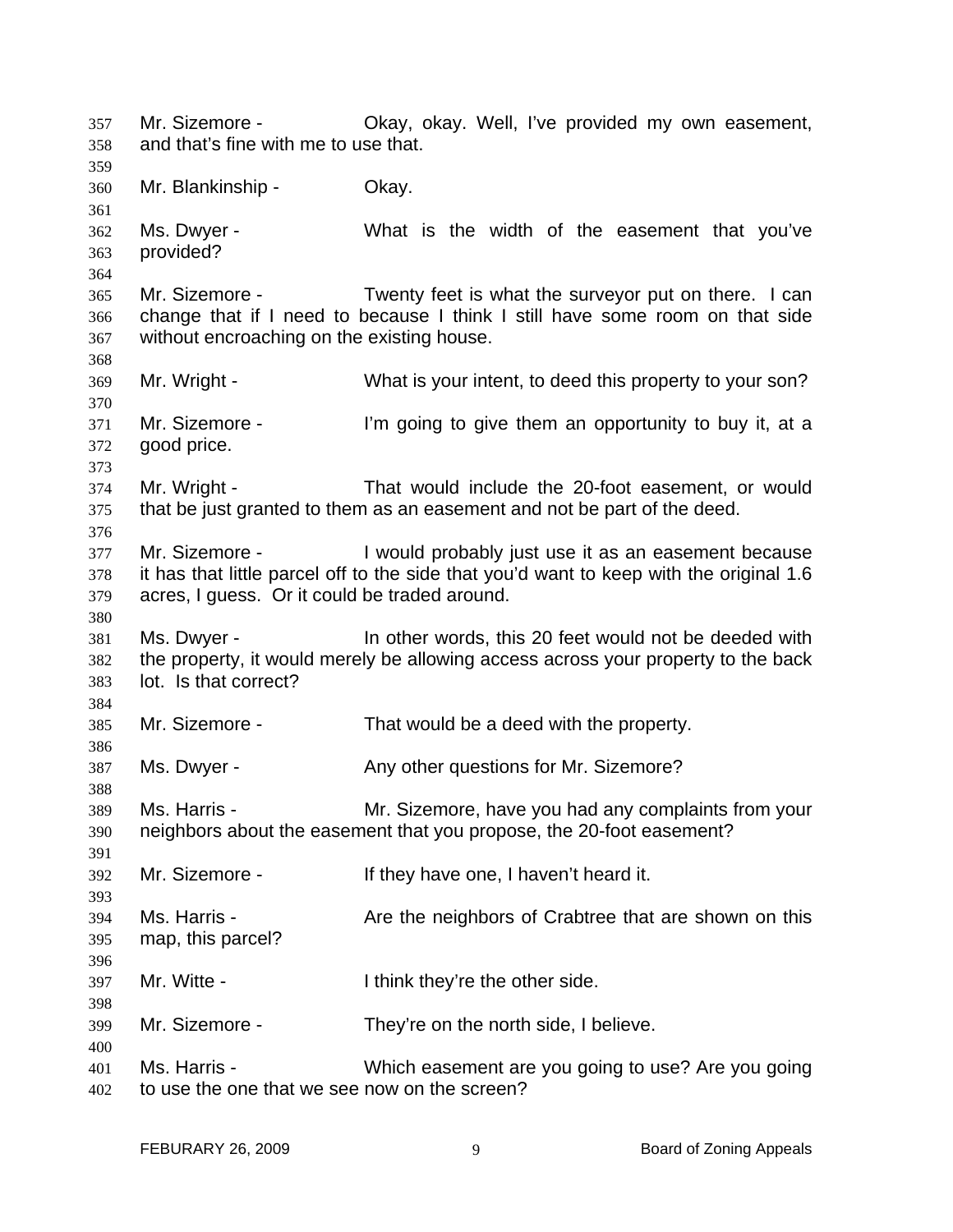| 403        |                                                    |                                                                                 |
|------------|----------------------------------------------------|---------------------------------------------------------------------------------|
| 404        | Mr. Sizemore -                                     | Yes ma'am.                                                                      |
| 405        |                                                    |                                                                                 |
| 406        | Ms. Harris -                                       | Okay. You're<br>the Crabtree's are<br>saying<br>your                            |
| 407        | neighbors here?                                    |                                                                                 |
| 408        |                                                    |                                                                                 |
| 409        | Female:                                            | [Off mike.] No.                                                                 |
| 410        |                                                    |                                                                                 |
| 411        | Ms. Harris -                                       | You're not.                                                                     |
| 412        | Ms. McBride -                                      | Laura McBride. M-c-b-r-i-d-e.                                                   |
| 413<br>414 |                                                    |                                                                                 |
| 415        | Mr. Smart -                                        | Kenneth Smart. S-m-a-r-t.                                                       |
| 416        |                                                    |                                                                                 |
| 417        | Ms. Harris -                                       | I thought the 20-foot easement was on the north side.                           |
| 418        |                                                    |                                                                                 |
| 419        | Mr. Blankinship -                                  | Have you spoken to the Crabtree's about the case at                             |
| 420        | all? They would have been notified of the hearing. |                                                                                 |
| 421        |                                                    |                                                                                 |
| 422        | Ms. Dwyer -                                        | Mr. Blankinship, what about this 50-foot easement                               |
| 423        |                                                    | that the County picked up. Do you know what the status of that is?              |
| 424        |                                                    |                                                                                 |
| 425        | Mr. Blankinship -                                  | I don't.<br>It just shows on our map, as a 50-foot                              |
| 426        | easement of right-of-way.                          |                                                                                 |
| 427        |                                                    |                                                                                 |
| 428        | Ms. Dwyer -                                        | Do we know who granted it?                                                      |
| 429        |                                                    |                                                                                 |
| 430        | Mr. Blankinship -                                  | No ma'am.                                                                       |
| 431        |                                                    |                                                                                 |
| 432        | Ms. Dwyer -                                        | It's deeded? Do we know that?                                                   |
| 433        |                                                    |                                                                                 |
| 434        | Mr. Blankinship -                                  | All we know is that it shows on the map.                                        |
| 435<br>436 | Ms. Dwyer -                                        | How would it get on the map?                                                    |
| 437        |                                                    |                                                                                 |
| 438        | Mr. Wright -                                       | These folks may be able to add something to it.                                 |
| 439        |                                                    |                                                                                 |
| 440        | Ms. McBride -                                      | We were granted it when we built our house.                                     |
| 441        |                                                    | Originally, when we bought the house in back, which the Smart's now own, we     |
| 442        |                                                    | bought the property in front, which we now live on. It came with the house. So, |
| 443        |                                                    | it's the land in front. He now owns the house that he's—Yes, to the south. We   |
| 444        |                                                    | were given a 50-foot easement to get onto our property.                         |
| 445        |                                                    |                                                                                 |
| 446        | Ms. Dwyer -                                        | Can we get a map on the screen so I can be oriented                             |
| 447        | to know exactly where you are.                     |                                                                                 |
| 448        |                                                    |                                                                                 |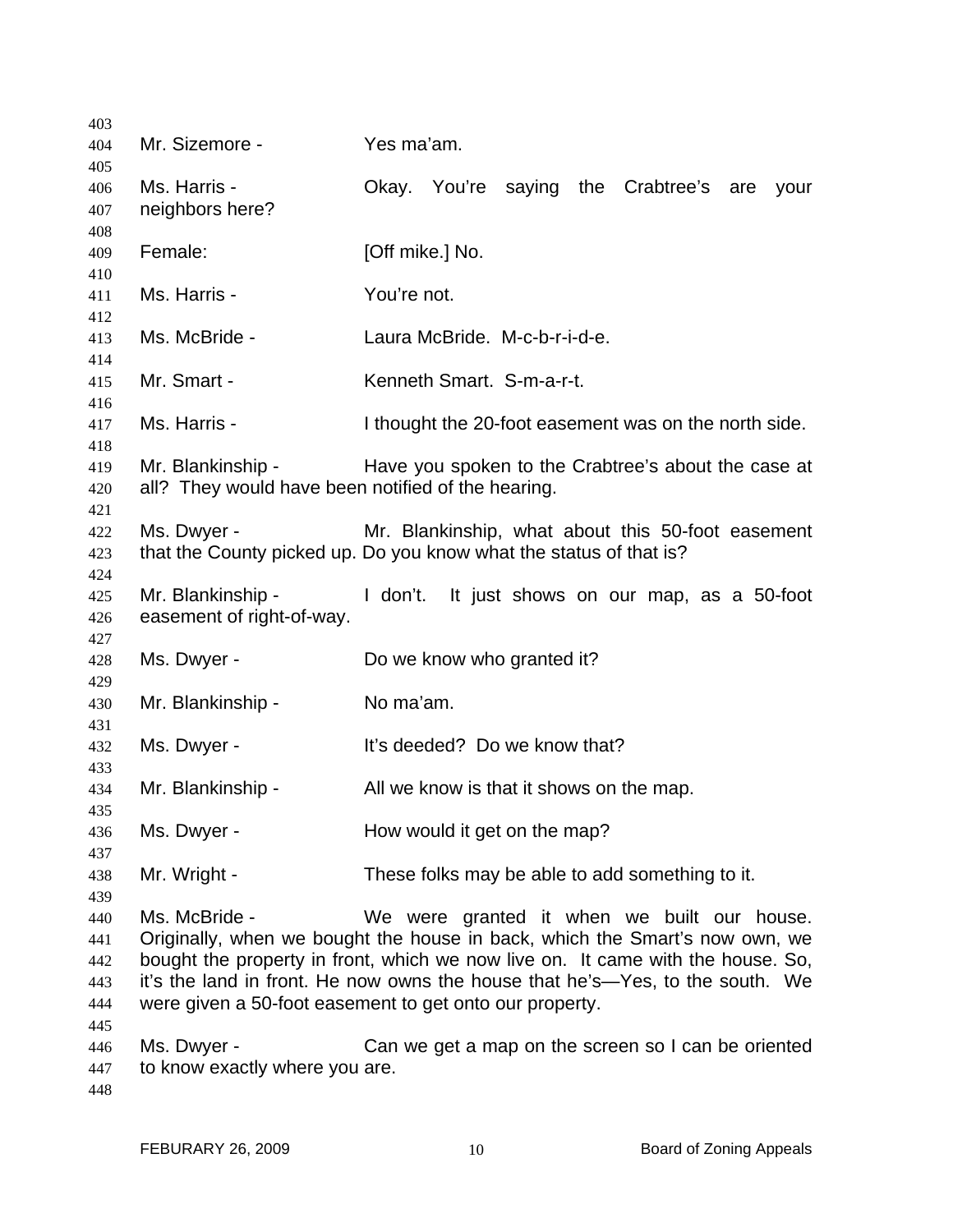| 449                             | Ms. Harris -                                              | You are Ms. Laura McBride?                                                                                                                                                                                          |
|---------------------------------|-----------------------------------------------------------|---------------------------------------------------------------------------------------------------------------------------------------------------------------------------------------------------------------------|
| 450<br>451                      | Ms. McBride -                                             | Yes.                                                                                                                                                                                                                |
| 452<br>453                      | Ms. Dwyer -                                               | Your house is on this map?                                                                                                                                                                                          |
| 454<br>455                      | Ms. McBride -                                             | Yes.                                                                                                                                                                                                                |
| 456<br>457                      | Ms. Dwyer -                                               | It is located where?                                                                                                                                                                                                |
| 458<br>459<br>460               | Mr. Blankinship -<br>Road.                                | Just north of the easement and closer to Yahley Mill                                                                                                                                                                |
| 461<br>462                      | Ms. McBride -                                             | Yes.                                                                                                                                                                                                                |
| 463<br>464                      | Mr. Sizemore -                                            | That's her house.                                                                                                                                                                                                   |
| 465<br>466<br>467               | Mr. Blankinship -<br>west.                                | Mr. Smart is north of the easement, but farther to the                                                                                                                                                              |
| 468<br>469<br>470               | Ms. Dwyer -<br>property to give access to Mr. Smart.      | So, the easement was granted across Ms. McBride's                                                                                                                                                                   |
| 471<br>472                      | Mr. Sizemore -                                            | Correct                                                                                                                                                                                                             |
| 473<br>474                      | Ms. McBride -                                             | Yes.                                                                                                                                                                                                                |
| 475<br>476<br>477<br>478        | Ms. Dwyer -<br>question today?                            | Would that also give access to the property in                                                                                                                                                                      |
| 479<br>480<br>481<br>482<br>483 | Ms. McBride -<br>tearing my driveway up.                  | It would, and that's why I'm here. I asphalted that<br>driveway, and I really don't like the idea-We both have to get to our houses<br>from that driveway. I don't really like the idea of builders coming down and |
| 484<br>485                      | Mr. Smart -<br>out on the other side.                     | We never saw the 20-foot easement that he's taken                                                                                                                                                                   |
| 486<br>487<br>488               | Mr. Witte -<br>easement goes through his property.        | The only part I didn't understand is why the 50-foot                                                                                                                                                                |
| 489<br>490<br>491               | Mr. Blankinship -<br>see on the side of Yahley Mill Road- | That's apparently an easement on his property. You                                                                                                                                                                  |
| 492<br>493<br>494               | Mr. Sizemore -                                            | The 50-foot easement that possibly goes through my<br>property, we have a light pole right here, and the post back here. They have a                                                                                |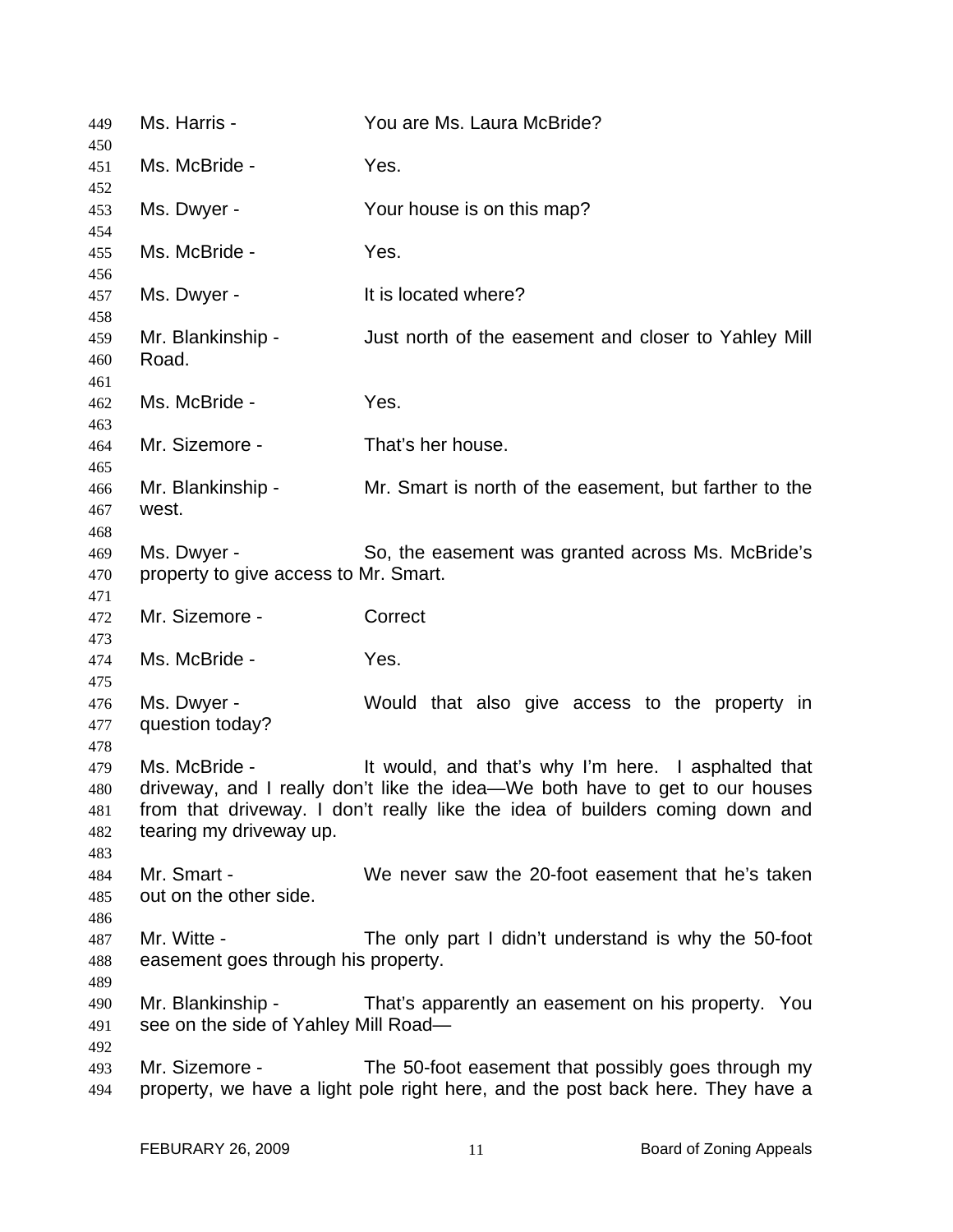line buried on that easement. So, that part of the easement is possibly for Virginia Power. 495 496 497 498 499 500 501 502 503 504 505 506 507 508 509 510 511 512 513 514 515 516 517 518 519 520 521 522 523 524 525 526 527 528 529 530 531 532 533 534 535 536 537 538 539 540 Mr. Blankinship - Do you see on the other side of Yahley Mill Road there's another easement noted over there? There's an easement noted on the map there. We just show that as a matter of information. Ms. Dwyer - So we don't know the terms of the easement. We don't know, for example, if the easement would allow use by this particular property. Mr. Witte - The Mr. Sizemore may have no right to use that easement. Mr. Blankinship - It's like the easement on the other side of Yahley Mill, he probably has no right to use that one either. But there is an easement there and it shows on the map. Ms. Dwyer - But we don't know any details about that easement. Mr. Blankinship - No. Mr. Wright - The Me were to grant this, we could put a condition in it that he would have to use his 20-foot easement for access. It's a legal issue on the other one, the 50-foot. That's not before us. Mr. Sizemore - But you sent me that, and I didn't understand why. I didn't even know why you put it with this question. I didn't know if you were telling me that if you wanted to develop this property you will have to use this easement. Mr. Blankinship - That easement shows for the same reason the one on the other side of Yahley Mill shows. It's just a feature that's shown on our map. Mr. Witte - You're satisfied with the 20-foot easement. Mr. Sizemore - That's why I put on my own property, yes, my own easement. Mr. Blankinship - The neighbors are pleased if he uses his 20-foot easement. Ms. Dwyer - This is the kind of problem I think we get in when we have lots without road frontage. We get into questions of who is entitled to use it, who is going to maintain it. Whenever this Board grants a variance—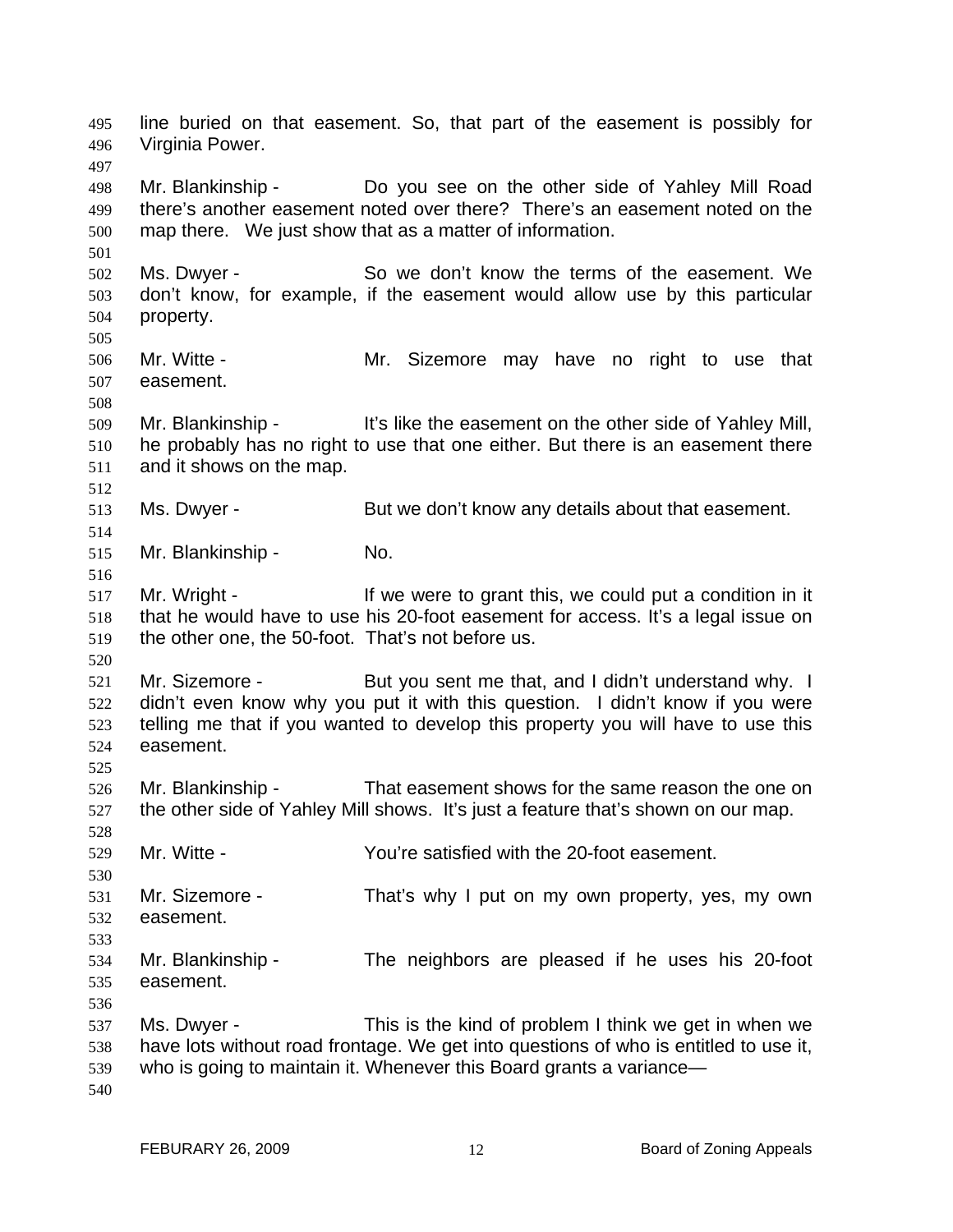| 541                      | Mr. Sizemore -                                                           | I've never asked to-                                                                                                                      |
|--------------------------|--------------------------------------------------------------------------|-------------------------------------------------------------------------------------------------------------------------------------------|
| 542<br>543               | Ms. Dwyer -                                                              | Excuse me, sir, I'm speaking. Sir, did you-                                                                                               |
| 544<br>545               | Mr. Sizemore -                                                           | I never asked to use that.                                                                                                                |
| 546                      |                                                                          |                                                                                                                                           |
| 547                      | Ms. Dwyer -                                                              | I understand, I understand, I understand.                                                                                                 |
| 548<br>549<br>550<br>551 | Mr. Sizemore -<br>why it was in there.                                   | But it came in the packets, and I didn't understand                                                                                       |
| 552<br>553<br>554<br>555 | Ms. Dwyer -<br>making an observation.<br>that $-$                        | Right. Because it just shows up on the map. I'm just<br>Not about you in particular, but just an observation                              |
| 556<br>557               | Mr. Sizemore -<br>get to my property for VEPCO use or not?               | If that is the VEPCO easement, will that be used to                                                                                       |
| 558<br>559<br>560        | Ms. Dwyer -                                                              | We don't know. We don't know anything about the<br>status of that easement, is what's been made clear today.                              |
| 561<br>562<br>563        | Mr. Sizemore -                                                           | Who would know?                                                                                                                           |
| 564<br>565               | Mr. Witte -                                                              | That would be through VEPCO.                                                                                                              |
| 566<br>567               | Mr. Sizemore -<br>I want to run power. I'm just asking.                  | Through Virginia Power? I'd have to ask them? Once                                                                                        |
| 568<br>569               | Ms. Dwyer -                                                              | Don't know.                                                                                                                               |
| 570<br>571<br>572        | Mr. Sizemore -                                                           | Okay.                                                                                                                                     |
| 573<br>574<br>575        | Ms. Dwyer -                                                              | It sounds like it's an easement for access, as well as<br>perhaps an easement for utilities, but that's not before us today.              |
| 576<br>577<br>578<br>579 | Mr. Wright -<br>Board deems necessary on your case.                      | If we were to grant this, we would grant it requiring<br>you to use your 20-foot easement. I think we could place whatever conditions the |
| 580<br>581               | Mr. Sizemore -                                                           | Yes sir.                                                                                                                                  |
| 582<br>583               | Ms. Dwyer -                                                              | Mr. Blankinship, as far as fire trucks are concerned,<br>what is the minimum easement that the fire department generally recommends?      |
| 584<br>585<br>586        | Mr. Blankinship -<br>and 12 feet of surface, all-weather gravel surface. | Twenty feet. They like to have a clearing of 20 feet,                                                                                     |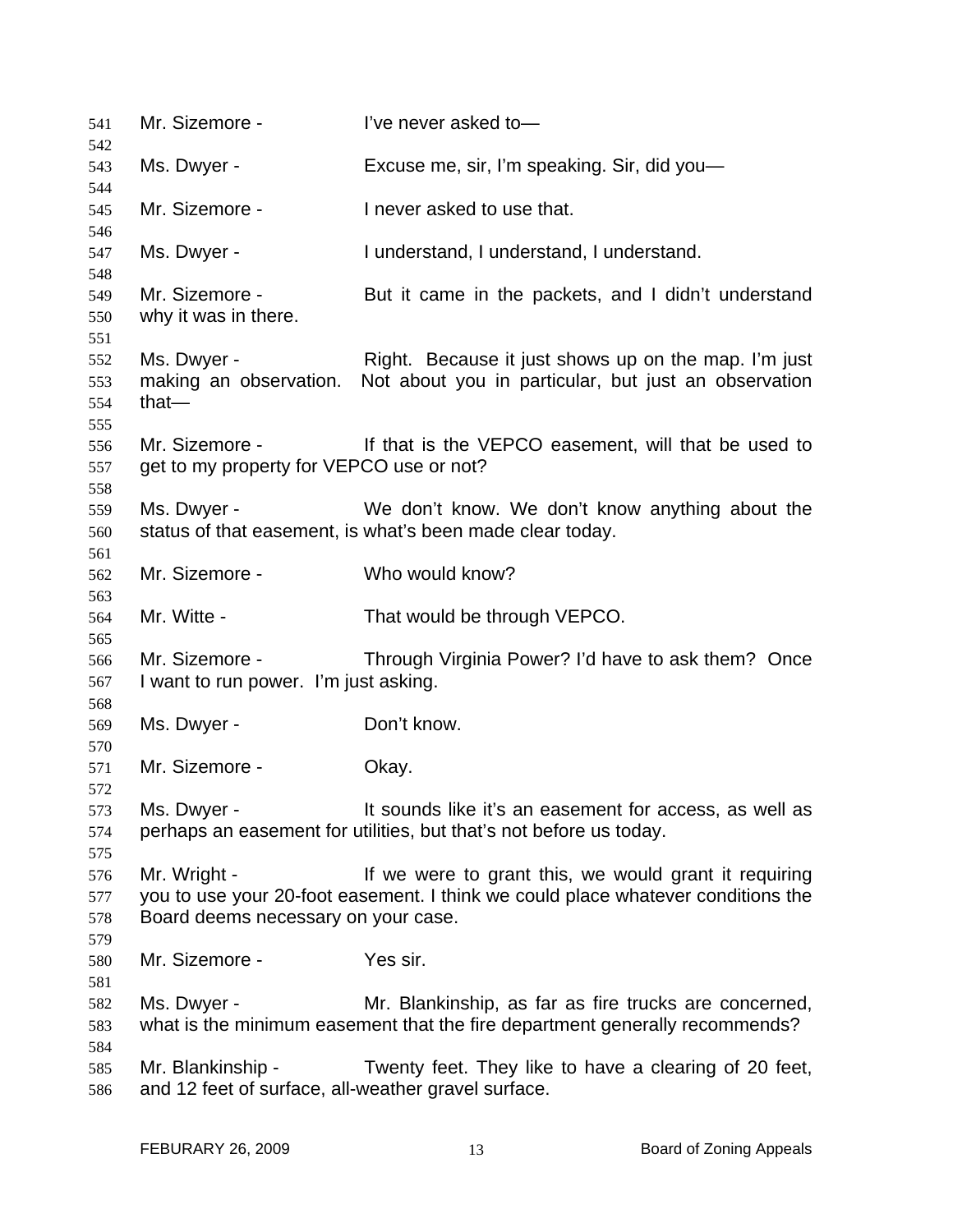587 588 589 590 591 592 593 594 595 596 597 598 599 600 601 602 603 604 605 606 607 608 609 610 611 612 613 614 615 616 617 618 619 620 621 622 623 624 625 626 627 628 629 630 631 632 Ms. Dwyer - Our conditions have addressed that. Is the 12 feet of gravel hard surface? Mr. Blankinship - That's my understanding. I don't have a recommendation from them. Ms. Harris - You just said 12 feet? Ms. Dwyer - Twenty feet of road, 12 feet of hard gravel surface. All right. Any more questions of any of the speakers today by Board members? Any questions? Mr. Nunnally - You did say you have 20 feet of easement there, and you said you could make it a little larger if necessary? Mr. Sizemore - The state of that's what you want. When they surveyed it, they told me that was the requirement, 20 feet. Mr. Nunnally - Right. Ms. Dwyer - Any other questions by Board members? Have the witnesses finished making statements that they intended to make? We'll go ahead and make a decision on this case. Mr. Sizemore - Thank you. Ms. Dwyer - Is there a motion on the case? Mr. Wright - I move that we approve it with the condition that the 20-foot easement as shown on the plat be used for access to the property. The grounds for this is I think this parcel is not part of the other parcel because of its history. I think taken as a whole, this parcel is 1.4 acres. If we deny this, it would be a demonstrable hardship approaching confiscation because they could not use the property. Mr. Nunnally - I second it. Ms. Dwyer - Motion by Mr. Wright, seconded by Mr. Nunnally. Is there any discussion? No discussion. I'll just make a few comments. Just hearing the discussion about this easement brings to mind some of the problems that I think we then create for future homeowners with lots that don't have road frontage to be created. My concern about this is that we had a legal lot when the ordinance that requires road frontage was enacted. Subsequent to that ordinance in 1980, this lot was created. I have a concern that we continue to approve and encourage the development and proliferation of illegal lots being created out of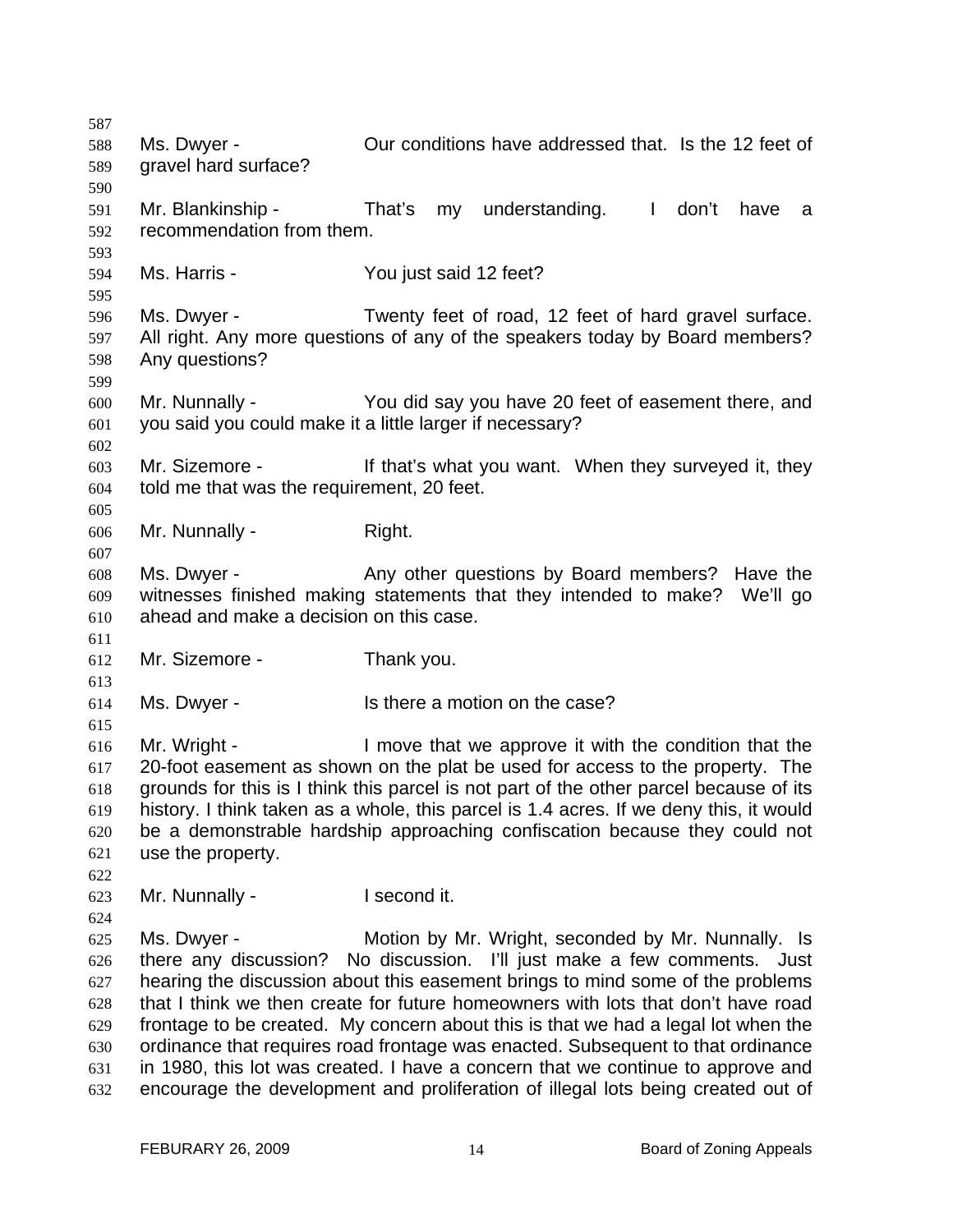lots that originally were legal and had road frontage. My concern also is that this is a recurring situation, and the ordinance requires that we specifically find that the situation is not generally recurring. 633 634 635 636 637 638 639 640 641 642 643 644 645 646 647 648 649 650 651 652 653 654 655 656 657 658 659 660 661 662 663 664 665 666 667 668 669 670 671 672 673 674 675 676 677 678 We have a motion to approve and a second. All in favor say aye. All opposed say no. The ayes have it; the motion passes. After an advertised public hearing and on a motion by Mr. Wright, seconded by Mr. Nunnally, the Board **approved** application **A-001-09, Howard Sizemore's** request for a variance from Section 24- 9 to build a one-family dwelling at 7256 Yahley Mill Road (Parcel 835-695-2250 (part)), zoned A-1, Agricultural District (Varina). The public street frontage requirement is not met. Affirmative: **Harris, Nunnally, Witte, Wright** 4 Negative: Dwyer 2009 During David Negative: 1 Absent: 0 Ms. Dwyer - Next item on our agenda is approval of the minutes. Any corrections, amendments for January? Mr. Wright - The Midn't see any glaring errors. I move they be approved as submitted. Ms. Harris - Second the motion. Ms. Dwyer - The Motion by Mr. Wright, seconded by Ms. Harris to approve the minutes as presented for January. All in favor say aye. All opposed say no. The ayes have it; the motion passes. On a motion by Mr. Wright, seconded by Mr. Nunnally, the Board **approved** the **Minutes of the January 22, 2009** Henrico County Board of Zoning Appeals meeting. Affirmative: **Dwyer, Harris, Nunnally, Witte, Wright** 5 Negative: 0 Absent: 0 Ms. Dwyer - The next item on our agenda is a discussion of the Horses in Service case, UP-024-07. This was a case that was approved in 2007 by this Board. There has been a request to schedule a show cause hearing. All of those who are interested in speaking to this case, if you would prepare yourselves, and come down to the front. Please have a seat for now. I'm going to ask staff to make a statement before we get into testimony. Mr. Blankinship, does staff have a position on this request?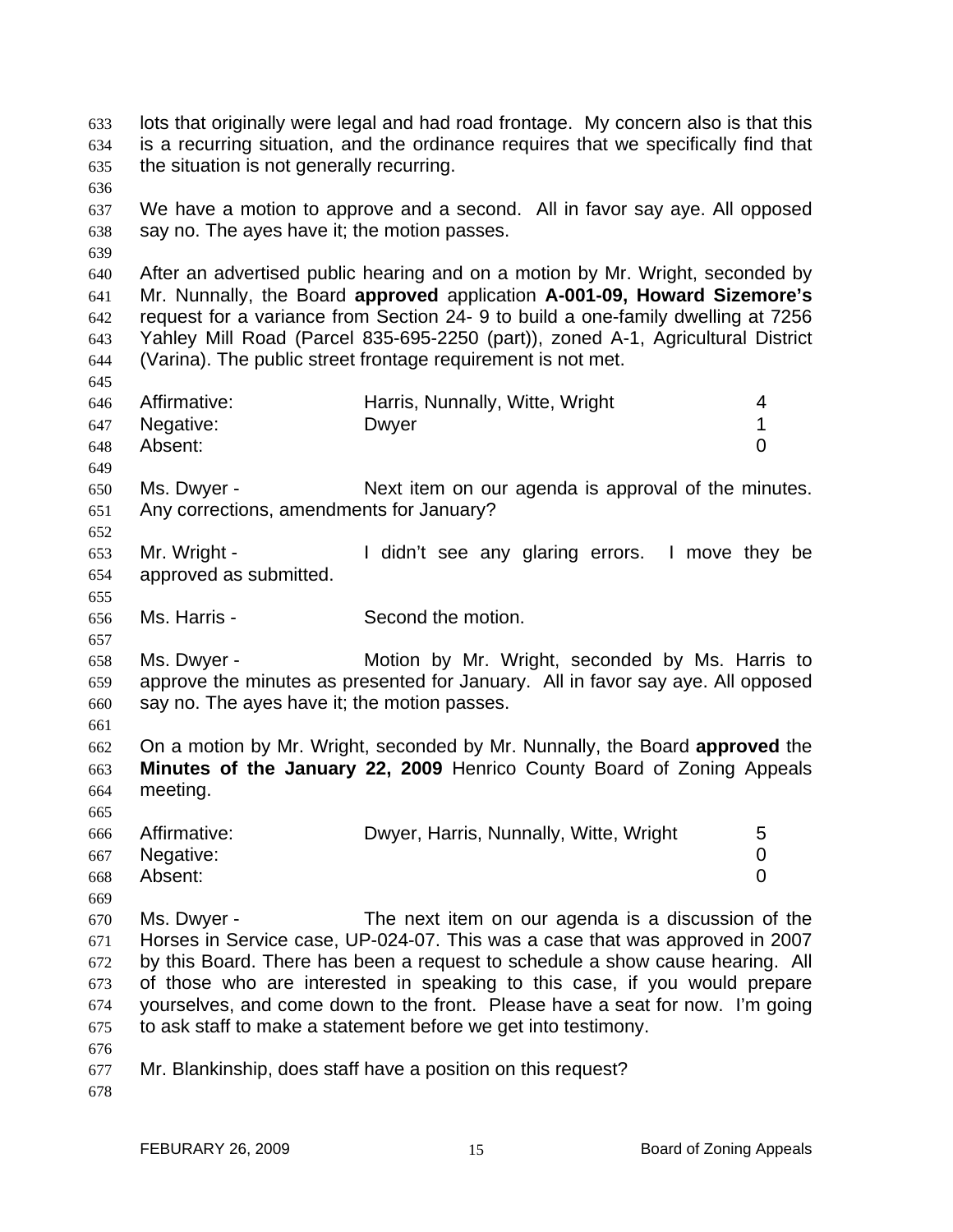Mr. Blankinship - Thank you, Madam Chairman. In December, we brought before you some complaints, testimony, and evidence that had been offered by a neighbor to this case. We discussed that, and the Board decided to take this matter up again after the staff had had an opportunity to do some more extensive investigation of the site. During December and January, with a break over the holidays, the staff has visited this site every Monday, Wednesday, and Friday. They've taken photographs, and those have been provided to you. Earlier this month, we sent you a letter with about half of those photographs, and this morning, I've provide you the other half. The complainant has submitted a video that they would like to show to you this morning; and we have it cued up and ready for you to review. There has been quite a bit of testimony, both from the complainant and from neighbors. Most of that from the neighbors has been received in the last two days, so it was copied and left on the table in front of you there. 679 680 681 682 683 684 685 686 687 688 689 690 691 692

693

704

707

709

711

714

694 695 696 697 698 699 700 701 702 703 Procedurally, I think the question that is before the Board is whether you want to hold a hearing, what we call a "show cause" hearing, to allow the two sides to put on evidence in a more formal manner, and allow the Board to make the determination of whether the conditions of the use permit have been violated. When you issue a use permit, the Code states that you have the authority to revoke it for cause, but only after a hearing. So, in order to revoke the use permit, you would have to first schedule a public hearing, and then at that hearing you would have to make a finding that the conditions of the use permit have been violated. Then you would have the ability to revoke that permit if you choose to do so.

705 706 Ms. Dwyer - Just to summarize, the question today is whether we think there is sufficient reason to even schedule a show cause hearing.

708 Mr. Blankinship - Yes ma'am.

710 Ms. Dwyer - This is not the show cause.

712 713 Mr. Blankinship - Right. That has not been advertised; it has not been notified. So, it would not be appropriate for you to actually hold the hearing today.

- 715 716 Ms. Dwyer - The question today is a procedural one, that is, shall we hold a show cause hearing.
- 717 718

719

- Mr. Blankinship Yes ma'am.
- 720 721 722 Ms. Harris - The Mr. Blankinship, can you review the conditions of the use permit?
- 723 724 Mr. Blankinship - Certainly. The purpose of the use permit was to allow an activity called Horses in Services, which is a therapeutic riding club. The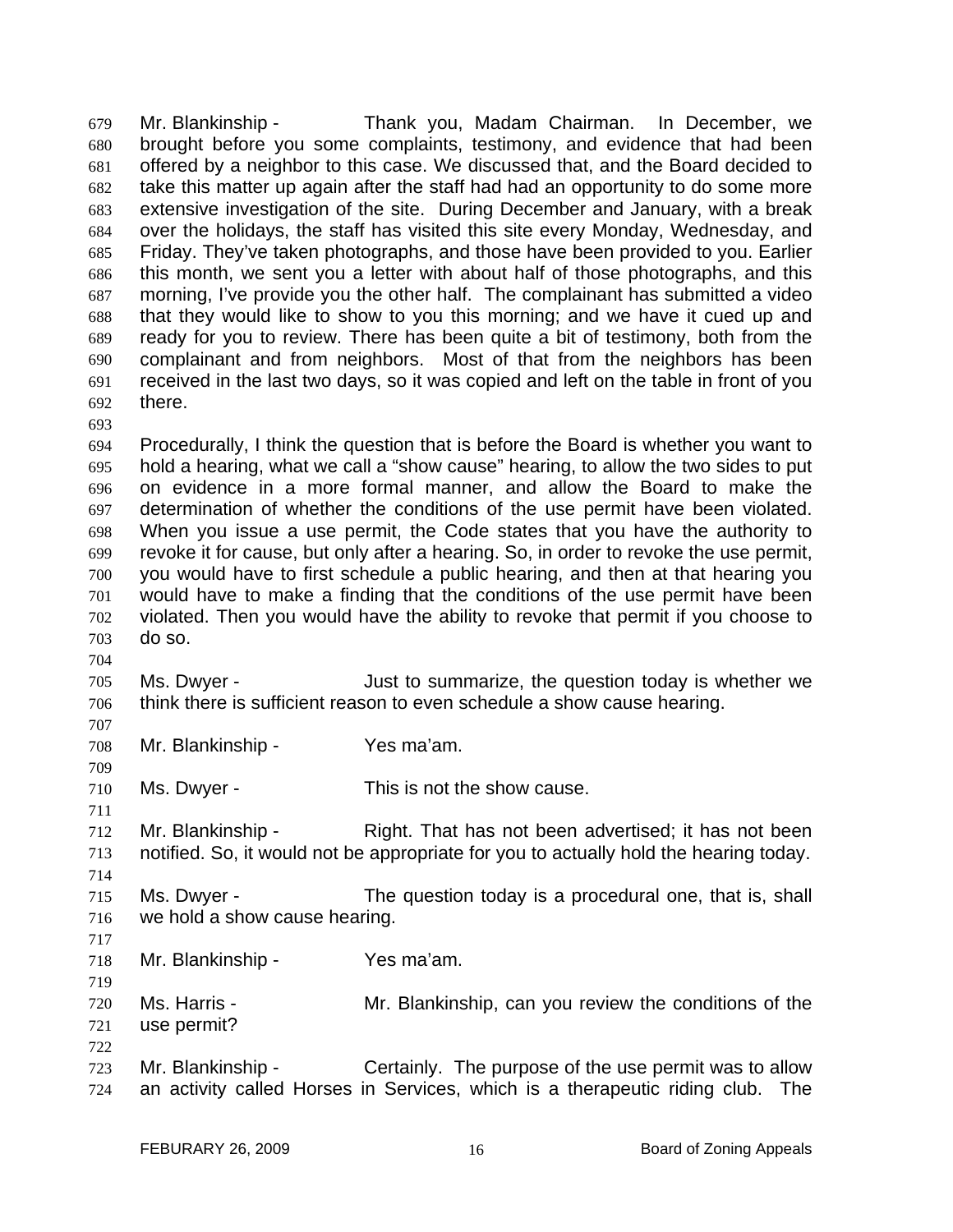Wagner's property is zoned agricultural, and so, of course, they have the right to keep their own horses and to operate a horse farm. The operation of a riding club is permitted only by a conditional use permit. That was why they first came before you. The use permit was approved I believe in March of 2008. I'm having trouble putting my fingers on the approval letter. 725 726 727 728 729

730

731 732 733 734 735 736 737 738 739 740 741 742 743 744 745 746 747 748 749 750 751 752 753 754 There were a total of seven conditions. The first states that only the activities directly associated with Horses in Service and the improvements shown on the plot plan filed with the application are authorized by this approval. The second is a distance requirement. The barns, stables, sheds, and riding arena shall be located at least 300 feet from any lot occupied by a dwelling other than a farm dwelling. Number 3 is that the riding club shall be operated on a non-profit basis for the purpose of providing therapy to persons with disabilities. Number four is there shall be no more than ten horses on the premises at any time. Number five is the hours of operation, limited to 5:30 to 7:45 p.m. Monday through Friday, and 2 to 5:30 p.m. Saturday and Sunday. Number six is the one where we have the specific allegations of non-compliance. Number six says the applicant—I'm just going to read it in full, even though it's sort of lengthy. "The applicant shall maintain the property so that odors, noise, and other impacts are controlled. Manure shall be stored and disposed of in compliance with Virginia Department of Agriculture and Consumer Services' requirements, and any other applicable standards, including the Virginia Agricultural Stewardship Act guidelines of Jun 7, 2004. All manure shall be removed from the premises every two weeks, and may be re-deposited only to areas under cultivation during the growing season, and in agronomic rates. Number seven requires that on May 1, 2008, September 1, 2008, and on or about September  $1<sup>st</sup>$  of each year thereafter, the applicant shall submit necessary information to the Virginia Department of Agriculture and Consumer Services, Department of Conservation and Recreation, and the Henrico County Department of Public Works to ensure compliance with requirements of the Chesapeake Bay Preservation Act."

756 757 758 Mr. Nunnally - That Number Six that you have, Mr. Blankinship, have you found where they have not gone by that rule? You say you've been sending people out there two or three times a week.

759

755

760 761 762 763 Mr. Blankinship - The conclusion that the inspectors have reached is that the property is maintained in compliance to that condition. But that conclusion has been challenged, and the Board will have to make a finding of fact in that.

764

765 766 767 768 Ms. Harris - When we send people to take these pictures, and to see if it, in fact, HIS is complying, do they observe the removal of the manure? I was looking at where it says remove every two weeks and re-deposited on the areas that are needed. Are we there during that process?

769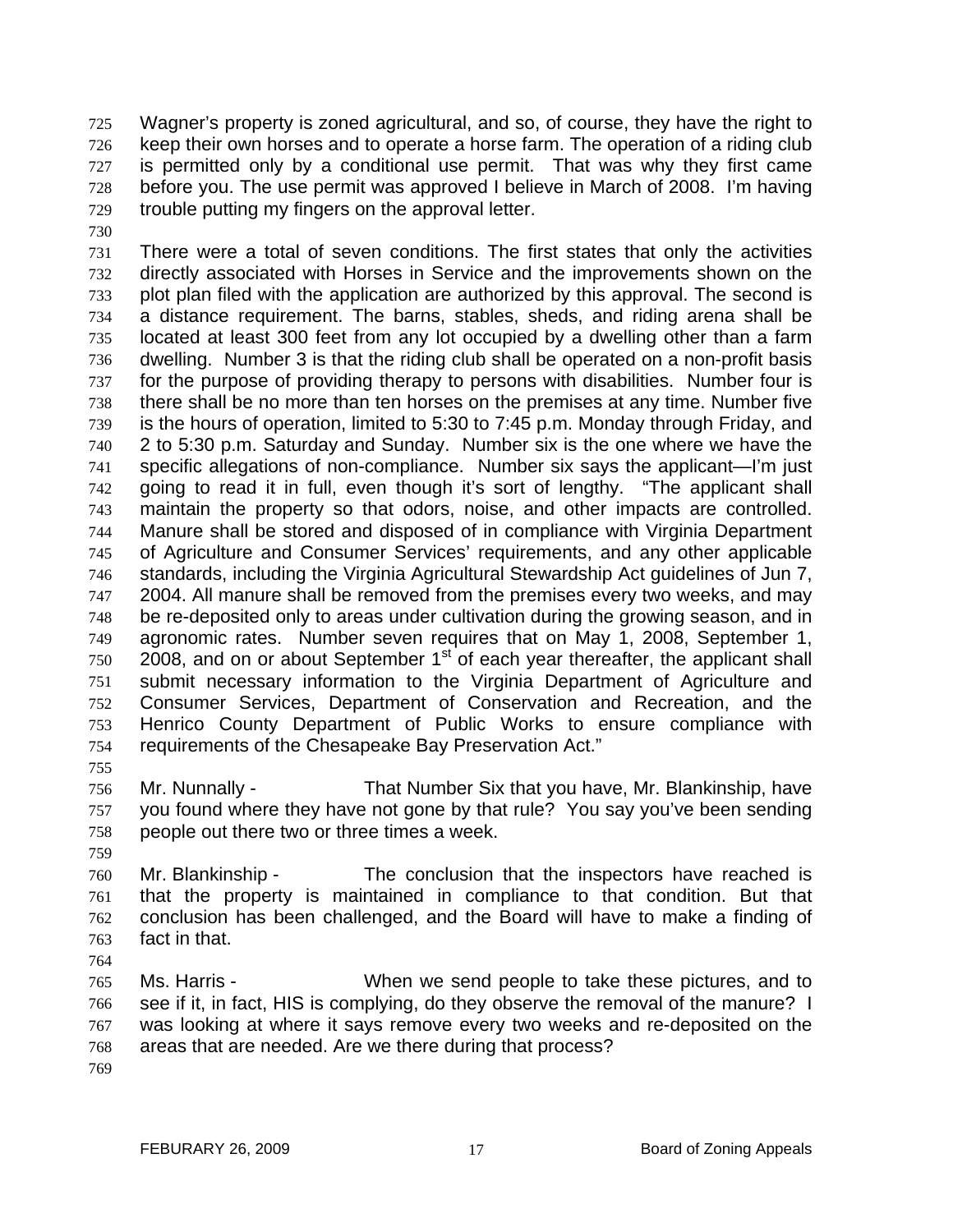Mr. Blankinship - The loom't know that we have ever actually been on site at the same time as the gentleman removing the manure. The Wagner's were kind enough to give us the contact information for that person. The Enforcement Supervisor, Mr. Short, has spoken to that person to confirm his schedule for removal. 770 771 772 773 774 775

776 Ms. Dwyer - Staff's position is embodied in this January 26<sup>th</sup> letter?

778 Mr. Blankinship - Yes ma'am.

780 781 Ms. Dwyer - From the Director of Planning, stating that, "To the best of my knowledge, the Wagner's are in compliance."

782 783 784

786

794

799

777

779

Mr. Blankinship - Yes ma'am.

785 Ms. Dwyer - Any other questions of Mr. Blankinship by the Board?

787 788 789 790 791 792 793 All right. So, we have a request for a show cause hearing. Staff has determined, as far as they're concerned, there is compliance. But we do want to hear from the parties involved in this case. Again, I want to remind you that this is not the show cause hearing. The only question before us today is a procedural question of whether there's enough evidence to warrant a show cause hearing. I would ask the complainant to come forward and make a statement. I will limit both sides to ten minutes. Please state your reasons for requesting a show cause hearing.

795 796 797 798 Ms. Akers - I appreciate it. Karol Akers, daughter of Ann and Jerry Akers. They are the neighbors. A-k-e-r-s. We're the ones that have been complaining essentially since June and July of last year. I'll try to keep it really quick.

800 801 802 803 804 805 806 807 808 809 810 811 812 813 814 Basically, we observed the Wagner's collecting manure and removing it from the site every two weeks for the months of March and April, immediately after the issuance of the conditional use permit. After that, they ceased collecting and removing the manure from the site. The odor started up, and we started contacting Mr. Blankinship and the County, reporting that they weren't collecting the manure. This went on for June and July. During that time, instead of collecting the manure and removing it from the site, the Wagner's went back to their old practice of mowing and chopping the manure so that you couldn't tell that it hadn't been picked up. When the inspectors were coming were weekdays. This was always occurring on Saturdays and Sundays when the inspectors were not there. The odors persisted, and we continued with the complaints. Once in August, Mr. Wagner got back out there again with his little vacuum machine, and he collected when we had complained a whole bunch of times to the County. He did that one time, and then he stopped doing it again. September and October, the odors got enormous. They still were not removing the manure. They were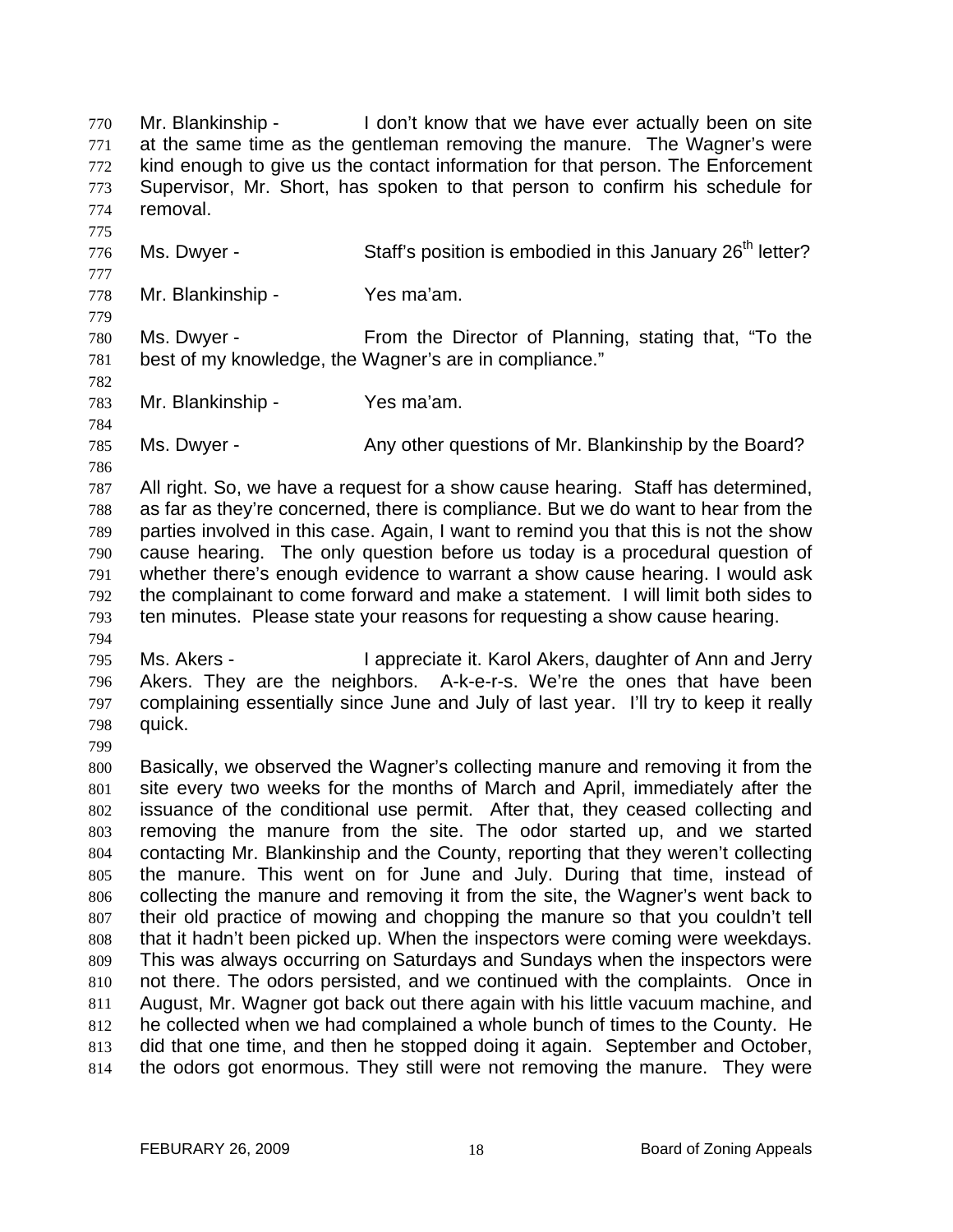still chopping on a regular basis. Both Mrs. Wagner and Mr. Wagner were doing this. 815 816

817

818 819 820 821 822 823 824 825 826 827 828 829 830 831 832 833 834 We again persisted with complaints to the County. The County inspectors called us up—actually, an inspector supervisor—to chastise both me and my mother, that we were wasting the County's time and money, that they had other work to do, that they thought they were in compliance, and even if the Wagner's were chopping the manure, as we suggested, if he saw it, he would just conclude they were cutting grass, even though there was a drought and there was no grass. And in the winter, there was no grass. In his opinion, manure that is chopped is nearly turned to dirt. I tried to explain that dirt comes from the erosion of rock, not from the erosion of manure. He then contacted my father one day when I wasn't around and my mother wasn't around to suggest to him that he may want to rein the women of the family in because we were being a problem, and that we had to stop complaining to the County because this was getting annoying, and he was getting in trouble. We weren't really concerned about him; our problem was the odors from the site, the clear non-compliance. We would be standing there on the weekends watching them mow and chop manure. They're just standing there doing it in front of us. The County doesn't see it; the County says it's not happening.

835

836 837 838 839 840 841 842 843 Again, we were complaining. Finally when the complainants got so much, and we met in December, the County suggested they were going to increase the inspections and try to see what was going on. During that time, twice, once at the end of December, and once at the end of January, the Wagner's brought in an outside party—there is only two times in the last year, and it was a month in between that—to come around the site and pick it up with a front-end loader. We didn't see him remove it from the site, but we did see him pick it up with a frontend loader. What he did with it after that, we don't know.

844

845 846 847 848 849 All along, the County has maintained they're in compliance, they're not chopping and mowing, and we could see that they were. They said they were not allowed to confirm that the manure was being removed from the site, that this was against their rules. All they could do was take pictures and see what they could conclude from that.

850

851 852 853 854 855 856 857 858 859 860 Basically, that's why we're here today. I told the County back in early January that while they were still doing their survey, their increased inspections, that we actually had a videotape. It's not necessarily great quality. We have an old camera that's 20-some years old. The battery no longer works. We set it up in our Florida room so that they could shoot through the woods and see what was going on. So, we told the County we had video evidence that the manure was getting chopped, and mowed, and left on site. When the County comes, they think it's been picked up, but it hasn't been. The County was not interested at all. They didn't ask to see the video or anything. After we received the letter dated January 26 where the Director of Planning concluded that to the best of his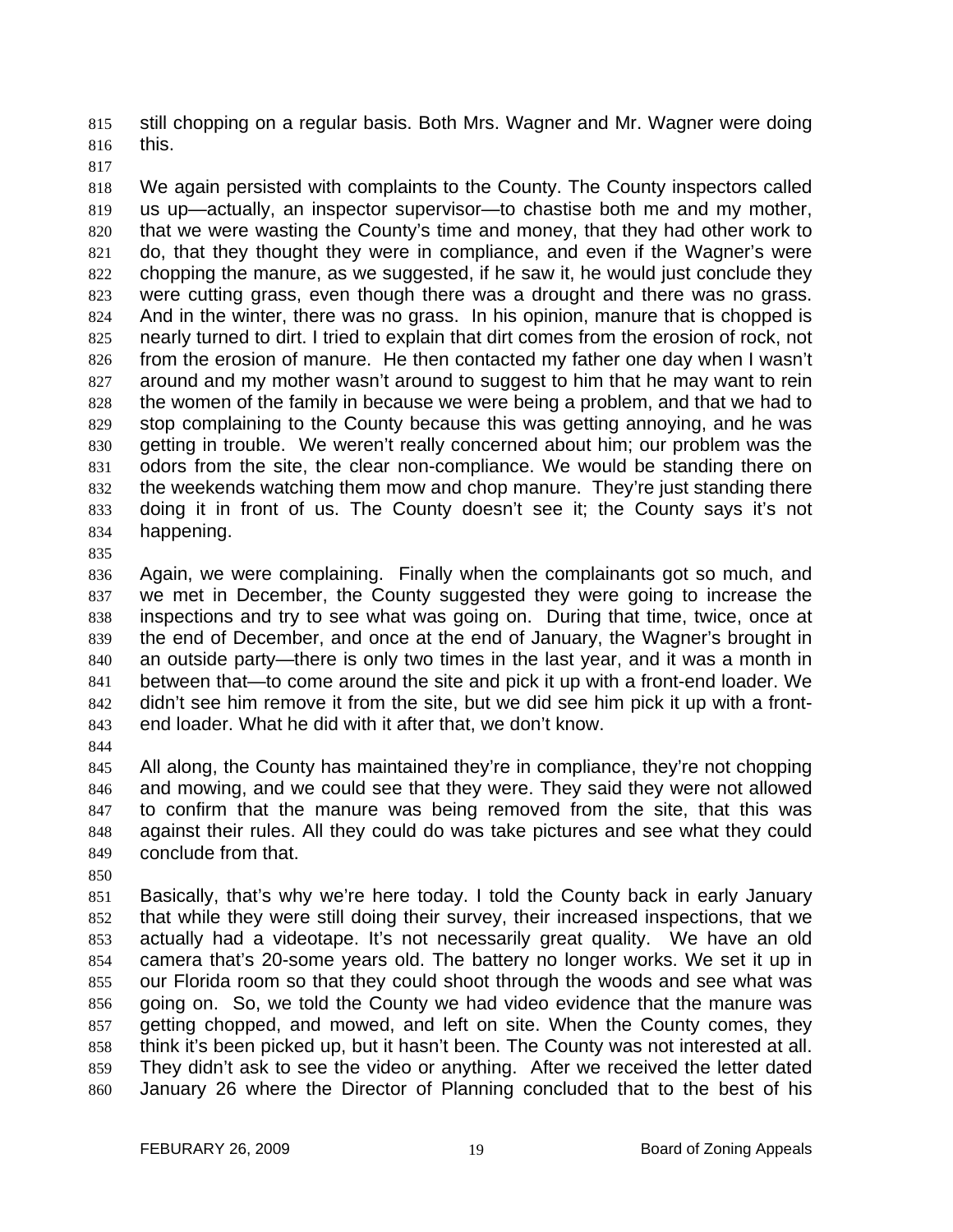knowledge, they were in compliance, and the odors were not unusual—which to us, they are unusual—I then delivered a copy of the video. It was actually an old VHS tape that I converted to a DVD, so I would hope it would play on the County system. It was a bad quality, and it's even less quality now. That's what we presented to the County Manager, and asked that that be forwarded to you all for consideration. 861 862 863 864 865 866

868 869 870 871 872 873 874 875 876 877 878 879 880 881 882 883 The last time we were here, I believe our complaints were termed harassment. When you couple the County's statements that I can assure you they are fully in compliance when we're saying they're not, you know, what is that saying about what we're saying. We wanted you to see first hand what's going on. This has been going on constantly since June of last year, mowing and chopping, and not collecting and removing the manure. Granted, they have gotten someone to come in at the end of December and the end of January to come in with a frontend loader and collect the manure. This is only after constant complaints. It's become annoying that we have to be the enforcement people here. We said there was going to be a problem enforcing this permit when we discussed it back in March of last year. It's even in the record that how are you going to enforce it because they're just going to continue chopping and mowing like they have been all along. I believe Mr. Nunnally had turned to Mr. Blankinship and said, "You're not going to allow that to happen." And Mr. Blankinship said, "No, we're going to enforce this permit and that won't be allowed to happen." And it's been happening constantly.

884 885 886 887 888 889 890 891 892 893 Ms. Dwyer - What's the length of this video? Ms. Akers - The Music Hit's maybe five minutes. Ms. Dwyer - Would you like to see the video presentation? Do you have that cued? Mr. Blankinship - Thelieve so. Fred?

894 895 896 897 898 899 900 901 Mr. Wright - Based on what she says, I think we should go ahead and grant the hearing. I think we should grant the hearing and give them an opportunity to prove this one way or the other. It sounds like to me that if this testimony is correct, they have not been removing the manure every two weeks, like we said they should. Chopping it up and leaving it there is not removing it. I think we should have specific evidence as to how it's removed, and when it's removed, and some specific data on that.

- 902 903 Ms. Dwyer - The Music of If you'll have a seat, please, Ms. Akers, and we'll allow the Horses in Service representative.
- 905 Female - The State of Are you going to watch the video?
- 906

904

867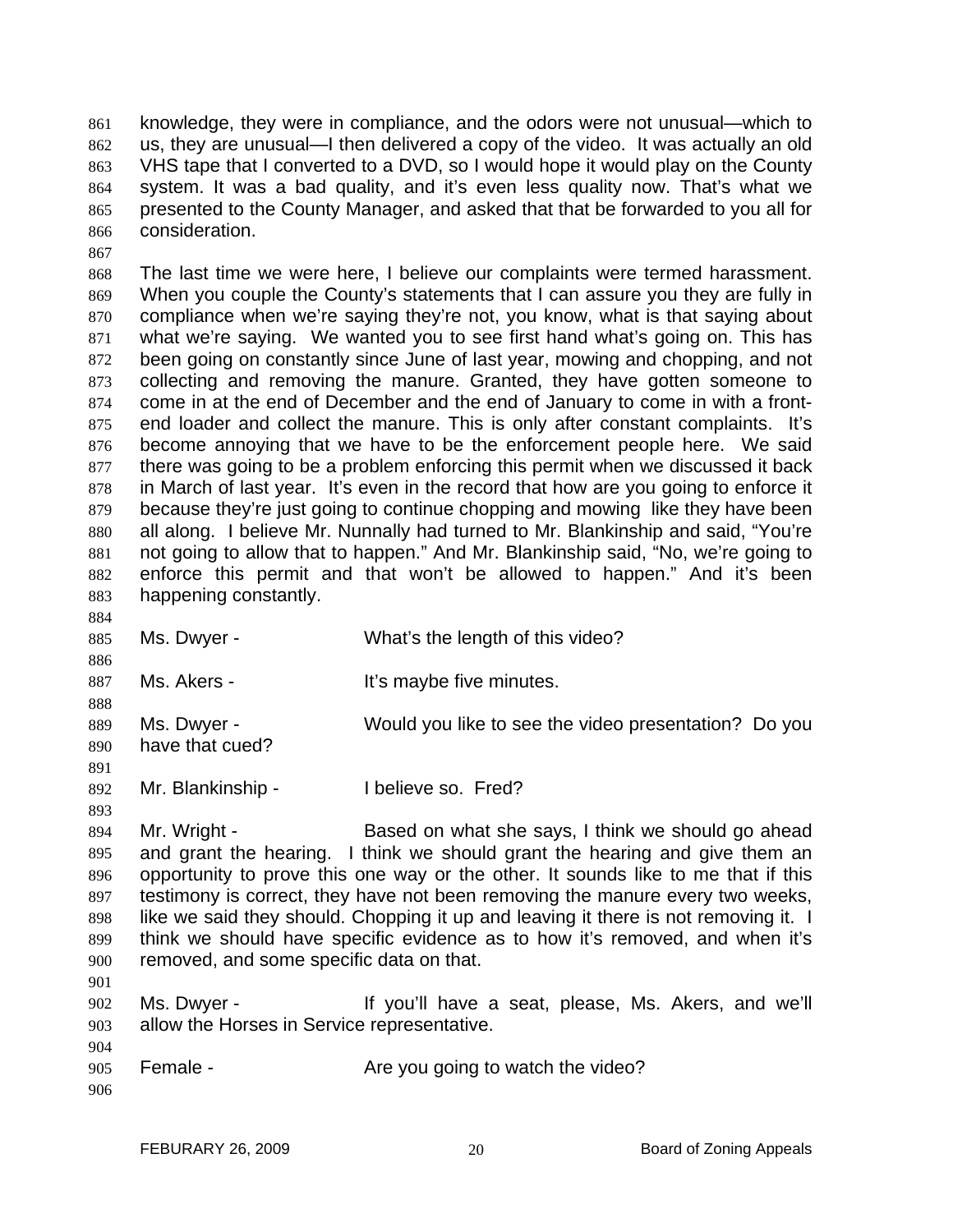908 909 910 Mr. Wright - If you chop it up and ground it into the ground, it's not visible. Does that prove that it's been removed?

907 Ms. Dwyer - Not right now. We might not need to.

911

914

920

922

924

926

912 913 Mr. Nunnally - Chop up grass and then you say you cut your grass, but there's still some down on the ground.

915 916 917 918 919 Mr. Wright - Our condition was that they remove it every two weeks. I want evidence one way or the other of whether it's been removed. Testimony from people that did it who could say they did it. This testimony was that they haven't removed it, that they chop it up. That's not permitted. We didn't say they could chop it up and leave it. We said it had to be removed.

921 Ms. Dwyer - The same strategies and it appears there's an issue that needs to be resolved.

923 Mr. Wright - The Music State of the State of the resolved, yes.

925 Ms. Dwyer - The Mall right. Please state your name.

927 928 929 930 931 932 933 934 935 936 937 938 939 940 941 942 943 944 945 Ms. Hudson - Good morning. Lisa Taylor Hudson—H-u-d-s-o-n—at Sands Anderson Marks & Miller. I'm the volunteer president of Horses in Service since April of last year. I'm pleased to be here today to address these concerns. I understand we're specifically here on whether there should be a show cause on the manure removal issue. I would like to point to the fact that I have been involved in the Board meetings when we purchased this manure vacuum. I know of the three individuals who drive that manure vacuum for the volunteer hours. Reports are made to me for insurance and risk management, and allocations of dollars. I had to be involved personally in the donations, because we are a nonprofit, to purchase this \$4,000 machine. I'm also aware of the onerous and expensive nature of it to the County to have people come out and take piles of pictures three days a week. I'm aware that Mr. Kenny Crochren—C-r-o-c-h-r-en—is the volunteer remover who comes to pick up and remove this manure. I have not personally spoken to him, but I've been privy to numerous Board meetings. I've been onsite probably 12 different times for volunteer functions, anywhere from one to six hours at a time, weekends, week nights. Never personally observed an odor. I show up after work at Sands Anderson like this, in these suits and these shoes. I'm probably one of the more feminine people out there. I'm not in the ring. I raise money, I write grants, and I'm a lawyer.

946

947 948 949 950 951 952 I can say we're serving County kids, 60 of them. It almost makes me cry to talk about this, but individuals like this that go from braces on their legs to walking and horses, and an organization run by people for charitable purposes and religious purposes that's being restricted in this nature is unfathomable to me There has been no complaint in the four years we've been operating that has ever come from a child of this County, or a child of Sussex, Hanover,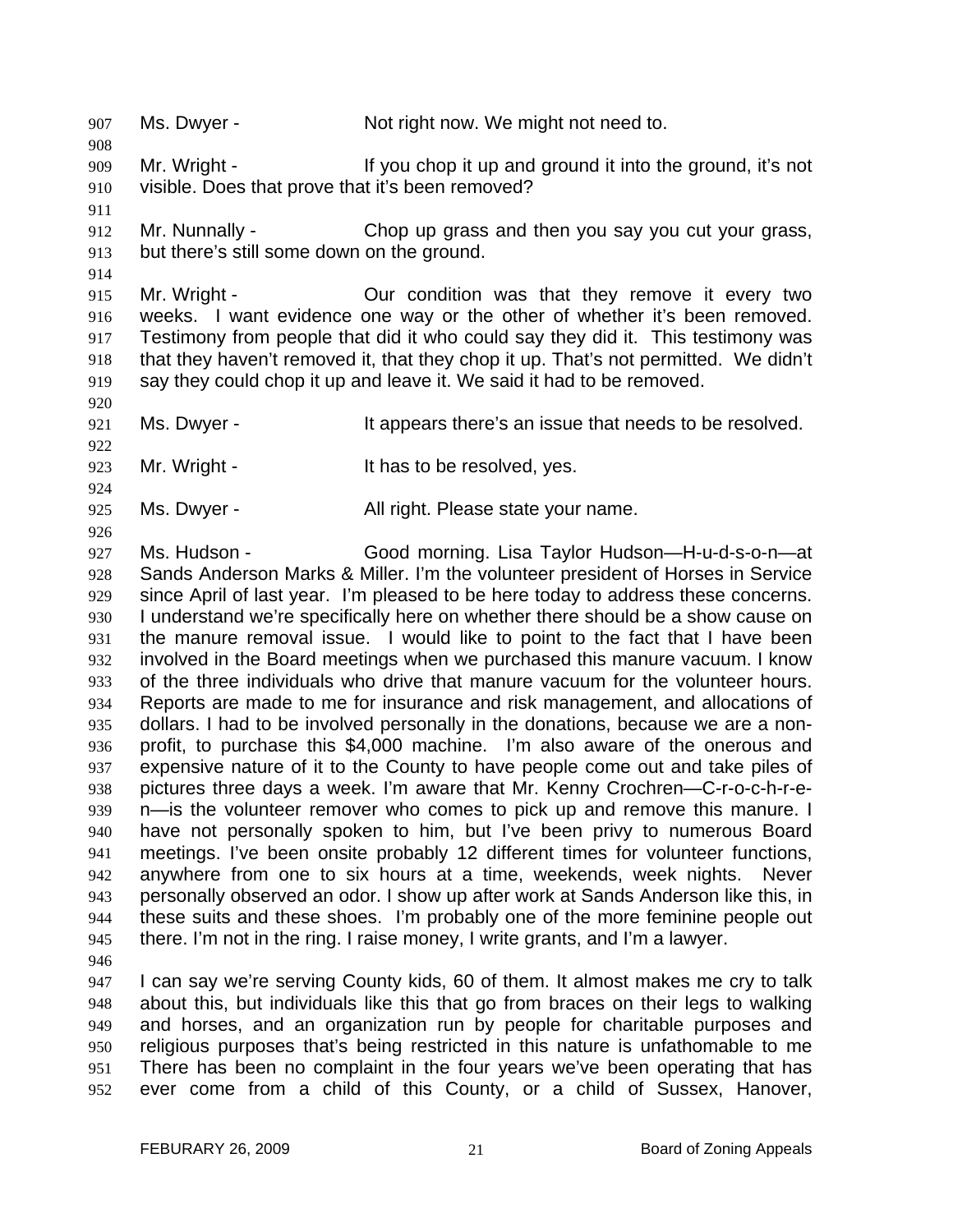Chesterfield, the City of Richmond—any other child, or the hundreds of volunteers that stand on the right of that house, the left of that horse, the front of the horse, the back of the horse; the people that certify; our instructors; the people that write our insurance policies so we have no incidents; the Eagle Scouts who build our shelters and our pole barns; and the family that is the nucleus, the Wagner's, Fritz and Martha Wagner. 953 954 955 956 957 958

- 960 961 962 963 964 965 966 967 968 I have the privilege of attending Greenwood United Methodist Church with one of their cousins, an elderly gentleman, who recruited me to this Board. I remember telling him, "Mr. Wagner, I don't even have enough hours to bill at my law firm or sleep, let alone see my fiancée. But if you tell me that there is a need at this organization to keep it viable for funding in this economy, I'm going to be a part of it. I'm not personally affected by cerebral palsy, spina bifida, or paralysis, or things of this nature, but what I've seen, and what you've told me, and the spaghetti dinners I've attended, and the calendars the you sell knocking on doors, it's real. It's people being touched by this.
- 969

959

970 971 972 973 974 975 976 977 978 979 980 This condition was onerous and these people are very shy and very timid. They probably didn't have the best legal advice in Mach of 2008; I say that respectfully because they had pro bono help. Now, they have been affiliated with legal help. I work with the local government department at my firm. They reviewed that permit and said this is A-1. These people could have numerous horses; they've been restricted to ten. They've given away pets to run this program. They operate at a loss right now in this economy, and they're serving many, many people. We're the only site east of Charlottesville, west of Tidewater. People drive many, many miles to come to us. We are in compliance completely. The County has documented this with pictures, documented it with reports, and I say ad nauseam because it is so tedious to come that many times.

981

982 983 984 985 986 987 988 989 990 991 992 993 994 995 996 997 998 If we didn't operate this riding facility, we could have many more horses, and much more manure or waste. It is only because we are operating this non-profit, County-serving, handicapable organization for children and adults up to 170 pounds that we have these conditions. One individual who has complained today doesn't even live there, the person who spoke. She lives off site, and her parents are out of the line of sight. So, they are trespassing to the property to do whatever they are doing. I really don't think it's necessary to address that, because I'm here today to say it's unwarranted to have a show cause hearing, but if we have to keep jumping through hoops, we're going to keep jumping through hoops because there is a passion here stemming through this board that's only six or eight strong I think right now. We will do what it takes to serve these families, because I can tell you, I'm not going to look in the faces of those people and say we shut down over a manure restriction. You may cut our hours, you may cut our days, you may cut our number of hours. But I can tell you specifically, Henricopolis Sewer and Water District, Barbara McGarry; the Natural Resources Conservation Services' Kilby Majette; the Virginia Department of Agriculture and Consumer Services' Darrell Marshall; and your own inspector,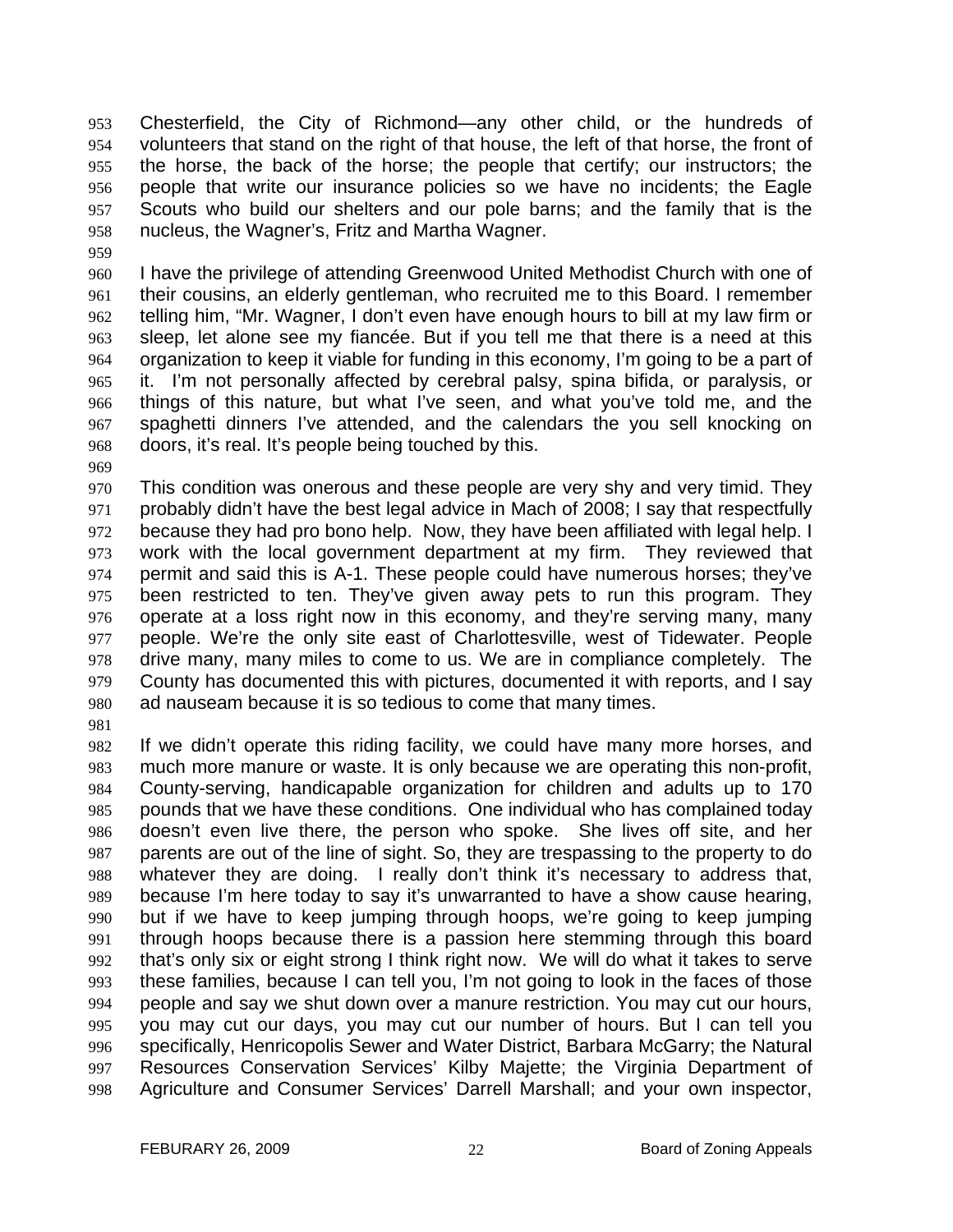Jerry Peay, Zoning Enforcement Officer from the Department of Planning, all can come testify at the show cause hearing that we are in compliance. We have not violated, they do not support these conditions, they will not be involved in the enforcement of these conditions, that these conditions are onerous and are beyond what should have been put in place, but it is in place. 999 1000 1001 1002 1003

1004

1005 1006 1007 1008 1009 1010 1011 1012 1013 1014 1015 It's for another day whether or not we seek removal of those conditions or an amendment of those conditions, but I can tell you that almost defies logic to me that we would have to come back and show that we are in compliance with the volume of pictures every three days. Whether there's chopping or mulching or whatever, I'm not here to speak to that today; I haven't interviewed the Wagner's on that. But I know Mr. Crochren is independent of their family. I know he comes to the site. I know these pictures don't lie. I know it's happening every three days, and I know we have a \$4500 Zamboni manure vacuum machine that we say late Board members are going to have to ride for 45 minutes if they come late to Fox Chase Farm for any of their meetings. Fortunately, I haven't had the privilege of that yet, but my day will probably soon come.

1016

1017 1018 1019 1020 1021 I don't know what this video is. I don't know what these people are seeing out of the line of sight, but I can tell you, I go on site, I go to meetings, I raise money. I'm working for this organization on my volunteer time, in addition to Make a Wish, Cancer Society, everything else, and I see no problem with these people other than their heart is too big.

1022

1023 1024 1025 1026 1027 1028 1029 1030 I respectfully respect that this Board consider this very minority position that does not comport with the positions of the County representatives, and with my eyewitness testimony. I have no physical connection to this farm. I have no property ownership in this farm. All of the folks that could come forward in support of this organization to say that this is distracting from us serving the County. This is taking away our hours and our manpower to continue to answer to what may be deemed harassing minority complaints. So, I thank you for your time.

1031

1032 1033 Ms. Dwyer - Thank you, Ms. Hudson. Any questions by Board members?

1034 1035 1036 1037 1038 1039 1040 1041 1042 Mr. Wright - There is one issue here. I'm certainly in sympathy, and I think it's a wonderful operation. But that's not the issue. The sole issue here is very simple, and is whether or not the manure has been removed every two weeks. I have heard no evidence at this point that would convince me one way or the other that would satisfy me that the manure has been removed. Pictures don't do it, they won't cut it. I think we simply need to have a hearing to determine that one issue. That should be able to be proved one way or the other.

1043

1044 Ms. Dwyer - The Any other comments?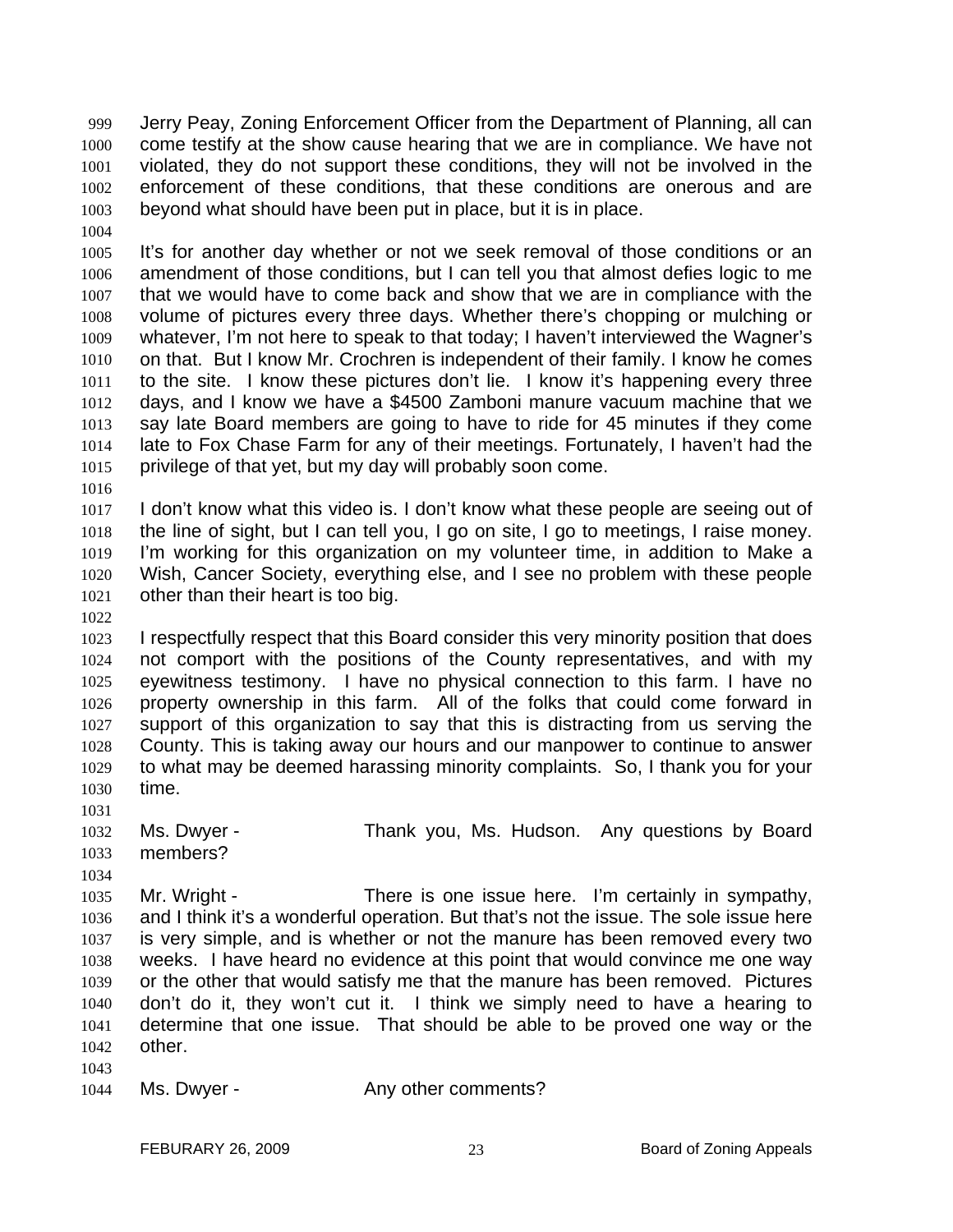1045 1046 1047 1048 1049 1050 1051 1052 1053 1054 1055 1056 1057 1058 1059 1060 1061 1062 1063 1064 1065 1066 1067 1068 1069 1070 1071 1072 1073 1074 1075 1076 1077 1078 1079 1080 1081 1082 1083 1084 1085 1086 1087 1088 1089 1090 Mr. Nunnally - Does anyone on your staff have proof that it's being removed, Mr. Blankinship? Mr. Blankinship - What we have are the inspections when we go out to the site. Mr. Wright - The pictures won't tell you that. Probably his staff people can tell you, but they haven't told us. Ms. Dwyer - That would be the point of the show cause hearing, to have staff— Mr. Wright - It's simple. We have to have it resolved one way or the other. We have to have sufficient evidence to convince me, and I haven't heard it one way or the other. Ms. Dwyer - Which would be the purpose of the show cause hearing. Mr. Wright - That's the purpose. That one issue. Nothing else. Ms. Dwyer - Any other comments by Board members? Do I have a motion? Mr. Wright - The Show cause hearing on that I move that we grant the show cause hearing on that one issue. Restrict it to that one issue. All we want is evidence of whether or not the manure is being removed every two weeks. Ms. Dwyer - Second? Ms. Harris - I'm going to second it, and if I may make a comment. This is a very tedious problem, but maybe having the show cause hearing, we can go on with the business of approving or not approving variances, and granting conditional use permits, and letting the Planning Commission do what they've been hired to do. I think this has consumed a lot of time, a lot of frustrations, a lot of emotions, and I could feel the passion as I read the many letters that we received on both sides. Maybe we can resolve it once and for all if we have a show cause hearing. So, I second it. Mr. Wright - Think this hearing should be limited to that one issue. That's the only issue we're concerned with. We shouldn't get into all the needs for the facility. Ms. Harris - That's Condition #6.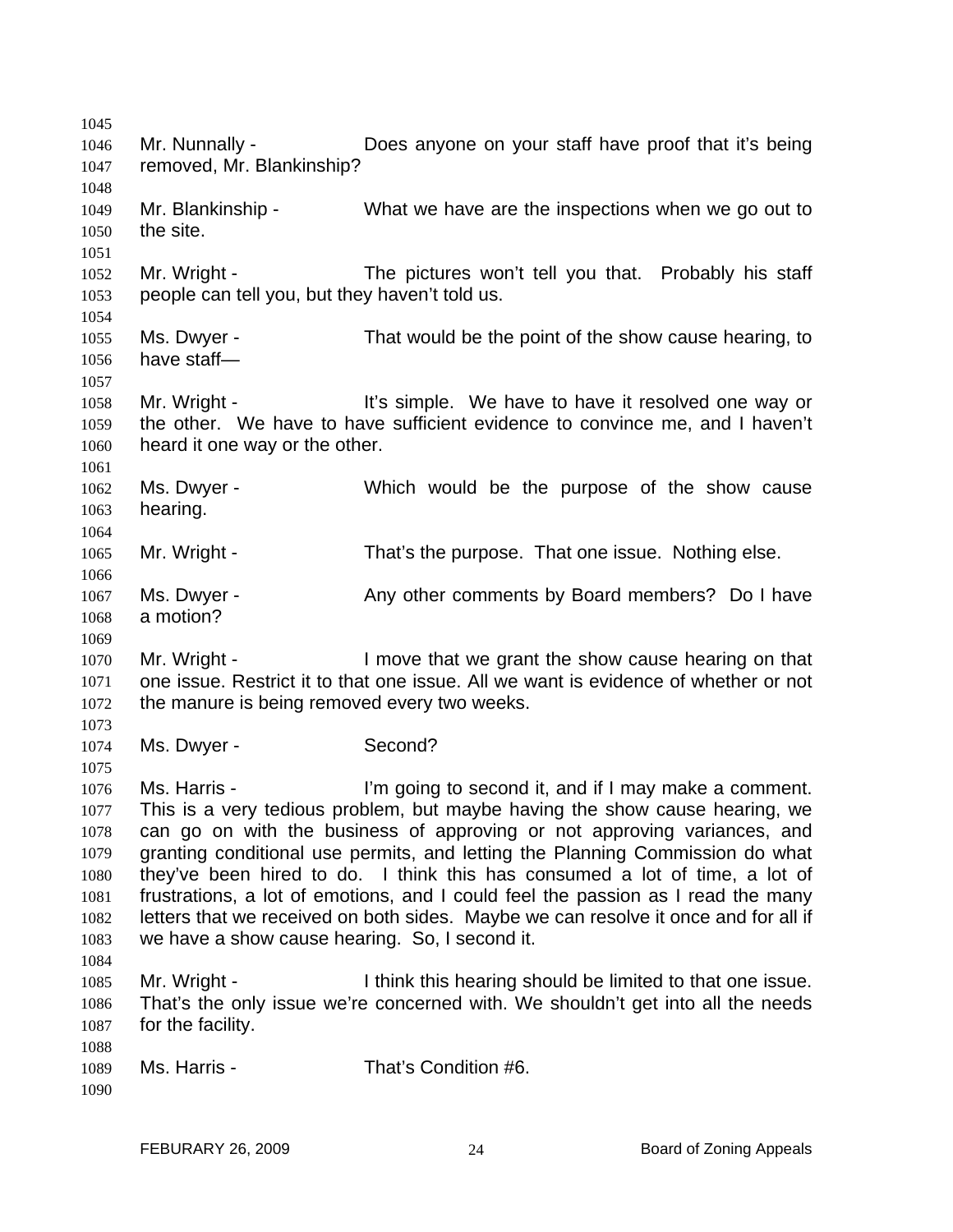1091 Mr. Blankinship - Yes ma'am. 1092 1093 1094 1095 1096 1097 1098 1099 1100 1101 1102 1103 1104 1105 1106 1107 1108 1109 1110 1111 1112 1113 1114 1115 1116 1117 1118 1119 1120 1121 1122 1123 1124 1125 1126 1127 1128 1129 1130 1131 1132 1133 1134 1135 1136 Ms. Dwyer - All right. So, the motion is that we should have a show cause hearing on the sole question of whether Horses in Service is in compliance with Condition #6 relating to the removal of manure from the site every two weeks. That motion has been seconded by Ms. Harris. All in favor say aye. All opposed say no. The ayes have it; the motion passes. After an advertised public hearing and on a motion by Mr. Wright, seconded by Ms. Harris, the Board **approved** the request for a show cause hearing regarding **Horses In Services**' compliance with Condition #6 involving removal of manure every two weeks. Affirmative: **Harris, Dwyer, Wright** 3 Negative: Nunnally, Witte 2 Absent: 0 Ms. Dwyer - Mr. Blankinship, the next part of the process is to provide notice, public notice that we will have this hearing in March. Mr. Blankinship - Yes ma'am. March 26<sup>th</sup>. I believe we only have one other case scheduled for March, so it still should not be too long of a meeting. Ms. Dwyer - This case will be limited to that one issue. Mr. Wright - That's the only issue I want to hear. Female - [Off mike.] Will they show my video then? Mr. Wright - The Music of I don't think a video will tell us whether or not the manure has been removed. I want evidence whether or not the manure has been removed. That's all. Female - [Off mike.] The video shows them chopping the manure. Ms. Dwyer - The response, you can certainly present whatever evidence you want to at the show cause hearing; that's the purpose of the show cause hearing, for both sides to present whatever they want for the issue. Thank you. Is there any other business to be brought before the Board this morning? If not, do I hear a motion for adjournment? Ms. Harris - So move. Mr. Nunnally - Second.